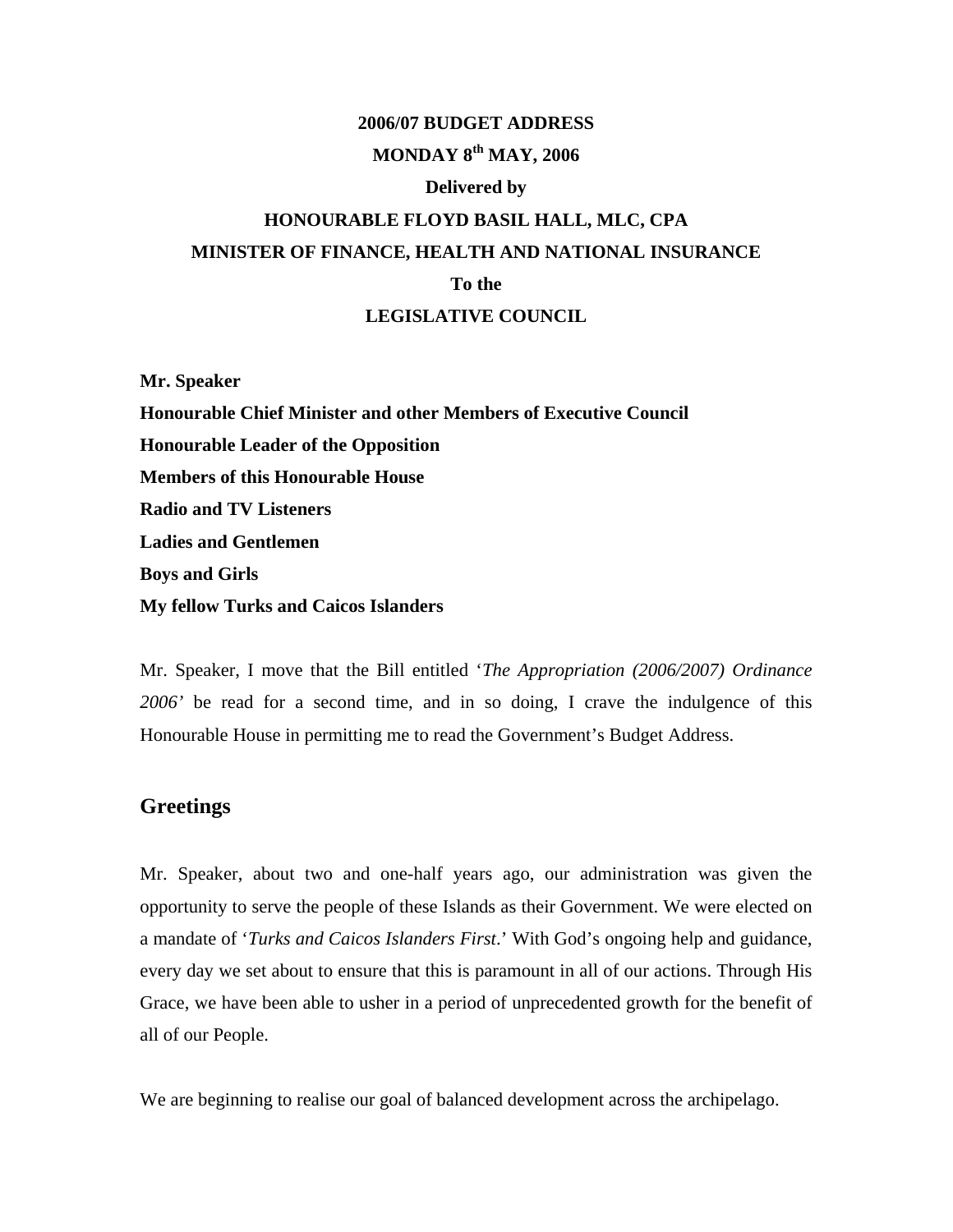We are beginning to realise our goals of quality education, health care and proper housing for our people.

We continue to be good stewards of our environment.

We continue to promote a caring and crime free country where all of our People are free to pursue their development objectives and ambitions.

Our country is being recognized internationally as a progressive and stable democracy. In the process, our national self-esteem has increased.

All of us – Belongers, Investors and guest-workers – have in our own way contributed to the transformation of these Islands; and should all be proud.

This Administration is therefore very pleased with the many blessings God has bestowed on our People during the time of our stewardship. Mr. Speaker, we therefore use the occasion of this Budget session to rededicate ourselves to providing the high quality leadership, which the people have become accustomed. We will rely on God's continued guidance to sanction our efforts, on behalf of all of our people.

# **Introduction**

Mr. Speaker, Members of this Honourable House, working along with my Ministerial colleagues and my technical staff, my primary responsibility is to ensure that resources are in place for the timely implementation of Government's development policies. This is a responsibility I do take seriously. My task is to ensure the functioning of a transparent, stable and predictable public financial management system for growth and development and individual endeavour to be achieved.

Ladies and Gentlemen, effective public financial management is critical if we are to assure our sons and daughters a quality education. It is important if we are to provide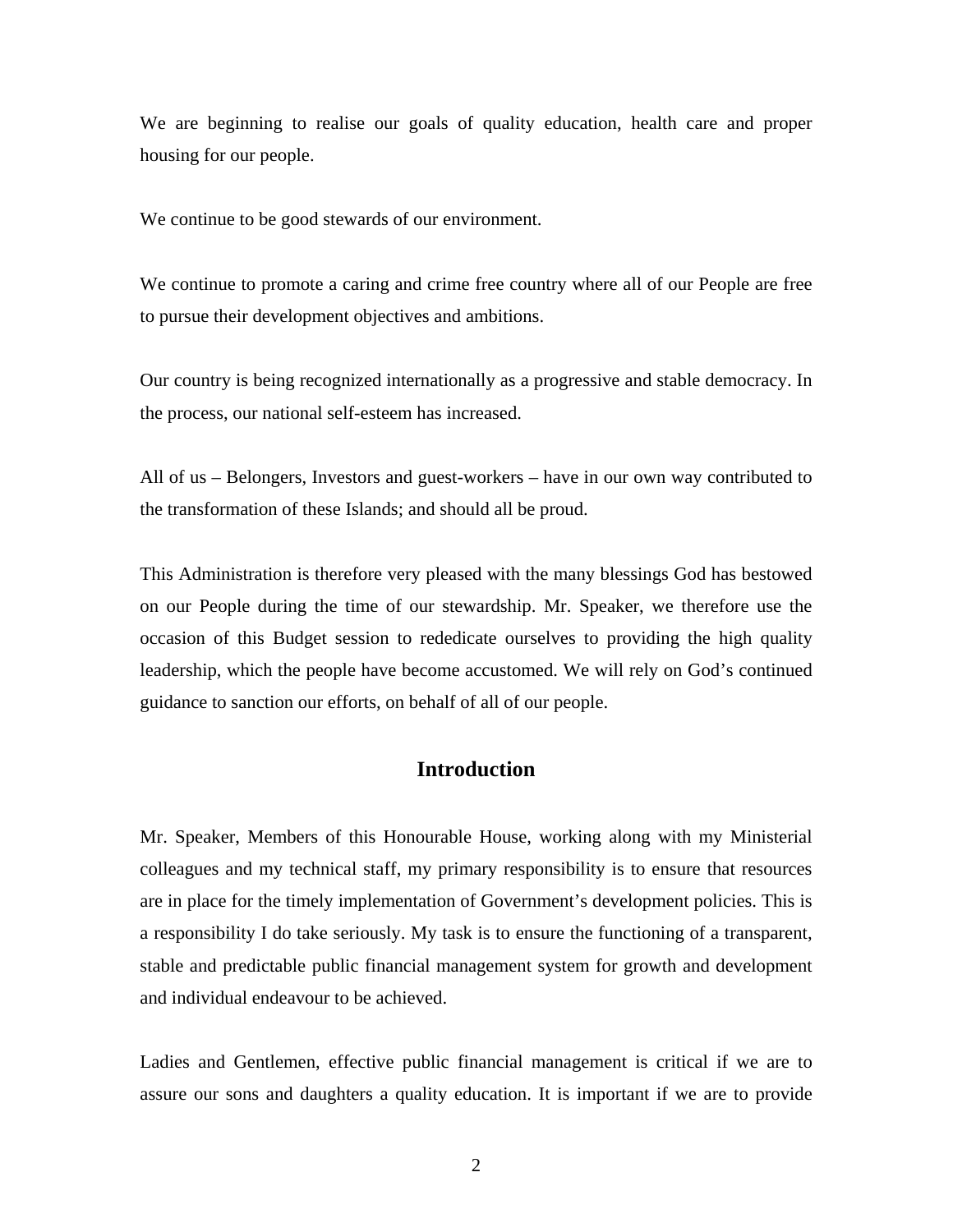health and welfare benefits to our People, especially the elderly and other vulnerable groups. It is important if we are to assure the People of Salt Cay that their port would be refurbished. It is critical if we are to assure the people of Middle Caicos that their roads would be reconstructed.

It is equally critical if we are to assure the people of Providenciales that South Dock would be redeveloped. It is also important to maintain investor confidence in our economy; and to ensure that current economic growth translates into gains in the future for the residents of these islands. In short, Mr. Speaker, we need to ensure adequate provision of both recurrent and capital programs. One cannot '*crowd out'* the other!

Mr. Speaker, this is why over the past six months, we strongly debated and agreed revenue, expenditure, debt and reserves policies and targets to ensure the timely delivery of a proactive development agenda, which the People require and deserve. This was a long and arduous process. We had to '*burn the midnight oil!'* We are however confident that the resultant policies and plans, which I will outline today are sound and in the best interest of our long term sustainable development.

Mr. Speaker, you know we are a results oriented government! The first section of my address therefore reviews some of our many achievements during 2005/06. This section is followed by a review of fiscal performance during 2005/06.

Based on the results from 2005/06, section three presents an elaboration of our main strategic objectives for the 2006 to 2009 budget cycle, which is to ensure the stable and predictable implementation of our development agenda.

To put our plans into context, section four of this address reviews current economic and social conditions locally and internationally.

In section five of my address, I would discuss our fiscal forecast to 2009 and the policy measures to be implemented to ensure achievement of our Strategic Objectives. In this section, I would also discuss our main policies and plans to improve overall public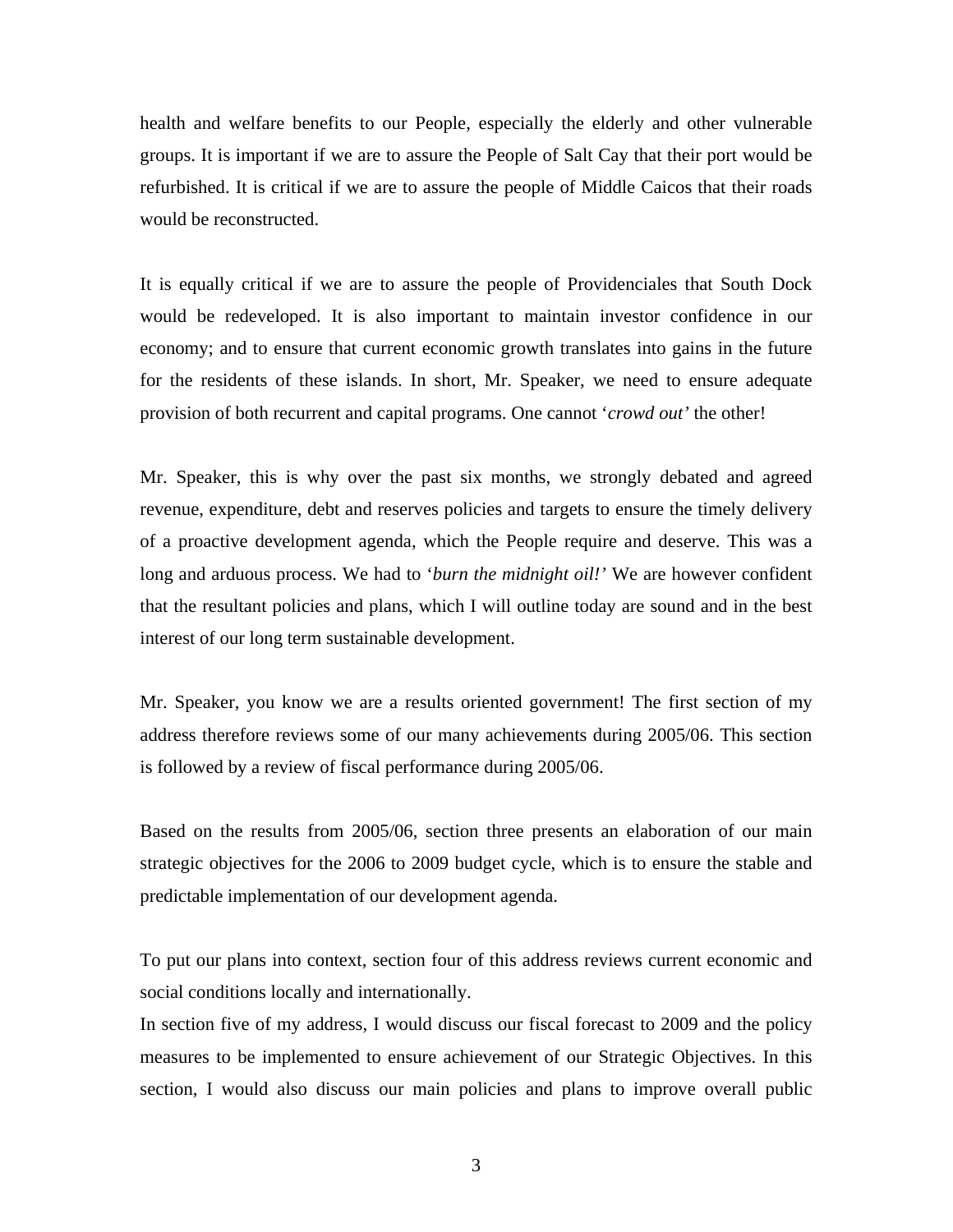financial management in the islands. This is consistent with our commitment to constantly assess the effectiveness of our financial management system and improve it by adopting international best practices. This section also includes the elaboration of medium term public expenditure issues and efforts to improve the budget process to ensure the stable and predicable implementation of our development agenda. This section is important as it presents a framework to evaluate the Government's performance in addressing critical development challenges facing these Islands. It also allows evaluation of budgetary outcomes over a longer time period and a comparison of our budgetary performance with similar sized countries and territories.

In the sixth section, our revenue, expenditure, debt and reserves policies and targets for 2006/07 are elaborated. In the final section of the address, I would discuss development planning initiatives and efforts to diversify our economy.

### **Development Agenda 2003-2007: Results during 2005/06**

Mr. Speaker, based on an assessment of key economic and developmental challenges facing the Turks and Caicos Islands, in his first Budget contribution on September 24, 2003, the Honourable Chief Minister outlined a proactive development agenda for this administration. The main themes of it were:

- 1. Good Governance
- 2. Social Sector Management
- 3. Business Development
- 4. Natural Resources Management
- 5. Tourism Development
- 6. Inter Island Tourism Development
- 7. Infrastructure Development
- 8. Development Planning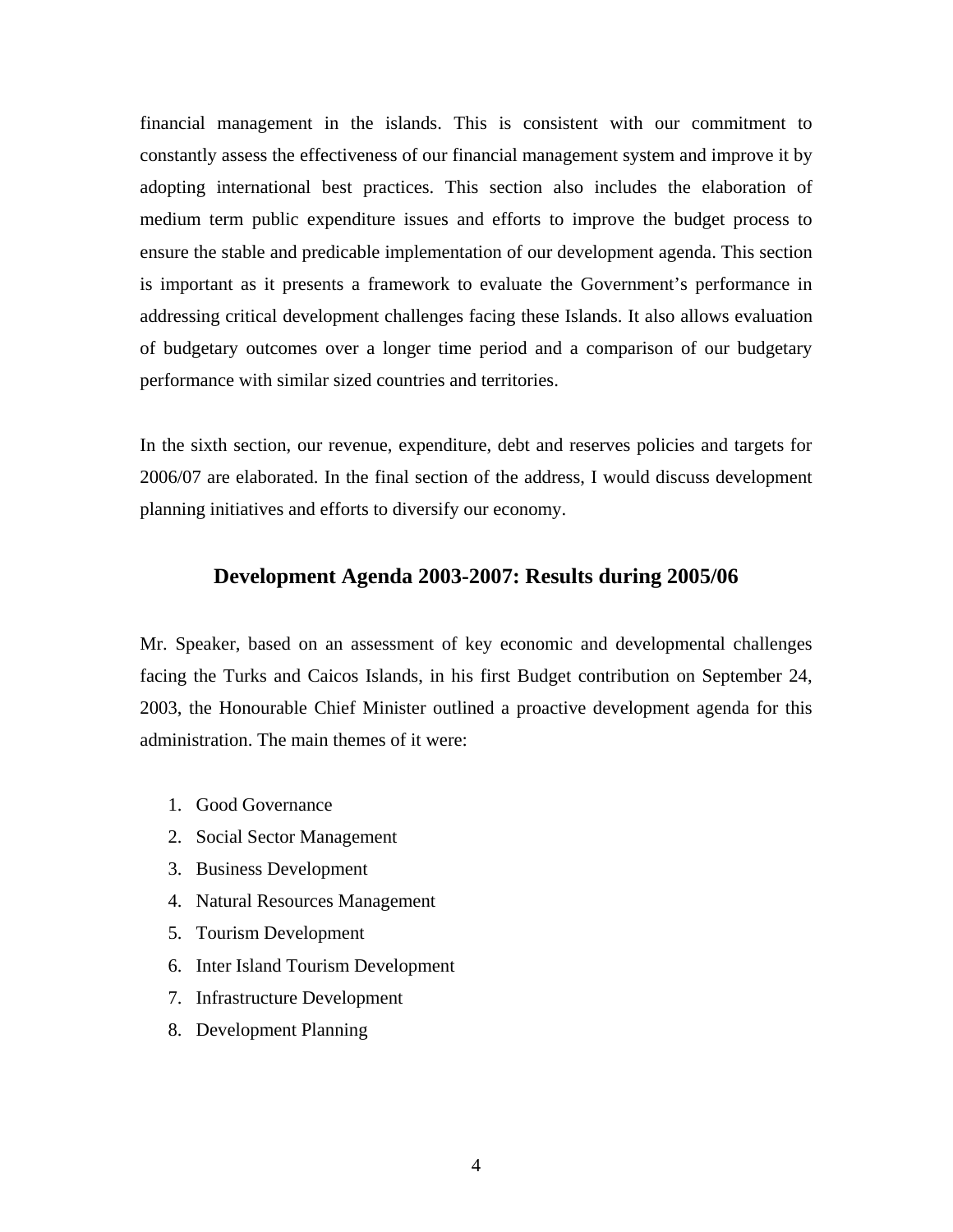This administration is pleased to be assessed based on achievements in these thematic areas.

Mr. Speaker, as in my past Budget addresses, I would like to restate that this is a proactive and results-oriented Government. We have made much progress in implementing our development agenda. We have introduced new programs and initiatives. A record number of development projects have been completed. The pace of development is quickening on all of the Islands and across all sectors. Our track record after only two and one-half years in office speaks for itself. We are very proud of our achievements on behalf of all of the People. I am therefore very pleased to highlight some of our major achievements during the last year:

- 1. The recurrent budget surplus for the year was \$17.5 million. This is the highest in the history of the Turks and Caicos Islands. As you may recall, we incurred a recurrent deficit of just under \$5 million during 2004/05. This is therefore a significant turn around and is a testament to the success of our policies.
- 2. The tourism sector continues to expand, with visitor arrivals increasing by 16.6%; topping 200,000 for the first time. Airlift has been expanded. Hotels are experiencing average room occupancy rates in excess of 65%. Scheduled jet service has been reintroduced to Grand Turk by Spirit Airlines, after some four years. The Islands tourism sector continues to be recognized internationally. The Honourable Chief Minister and several hotels have been the recipients of international tourism awards. Our beaches continue to rank among the best in the World!
- 3. We have deepened and diversified the tourism sector by successfully integrating our culture and other events such as the Music Festival and Juve-Fete into our product offerings; and by facilitating the construction of the Cruise Centre on Grand Turk.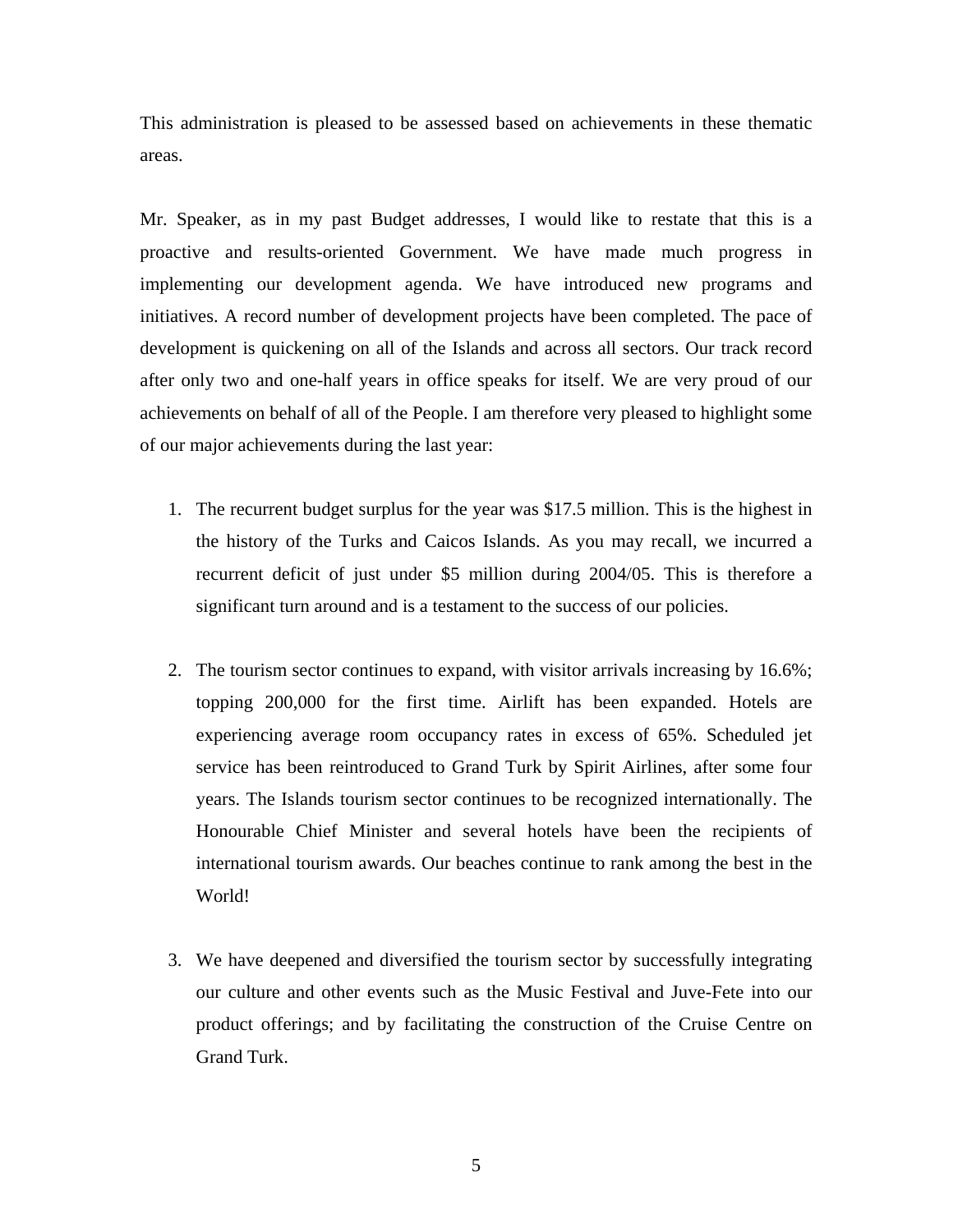- 4. We have successfully promoted tourism developments on several islands, besides Providenciales. These include St. Charles Condominiums and Royal Reef Resort on North Caicos; Turks and Caicos Sporting Club on Ambergris Cay; and the Ritz Carlton on West Caicos.
- 5. In the housing sector, we have completed arrangements for more than \$3 million in additional mortgage lending; and invested over \$500,000 in housing programs through TCInvest. I am especially pleased with the results of the Special Mortgage Program, which has been piloted on Grand Turk and has resulted in the construction and refurbishment of over five houses for our senior citizens on very affordable terms. The Shelter Development Program continues on Grand Turk and Providenciales. The Government has also facilitated private sector housing initiatives such as '*Quality Homes for All,'* '*Flamingo Crossing' and 'Rainbow Estates.'*
- 6. In the natural resources sector, we have adopted a new Fisheries Management Plan. We have published our first environmental statistics report: '*TCI Environment: A Closer look 2004.*'
- 7. The Government is committed to social justice and reduction of inequality in our society. We have established a committee to monitor our achievement of the Millennium Development Goals. We created the Department of Social Development by reengineering the former Welfare Department to focus on social transformation to put an end to the dependency syndrome.
- 8. We have provided, free of costs, anti-retroviral drugs to persons living with HIV/AIDS. This is already paying dividends in terms of expanding the lives of and improving the quality of life of persons suffering from this dreaded disease.
- 9. We continue to support the development of agriculture and crafts in the Caicos Islands to provide linkages and employment opportunities related to the tourism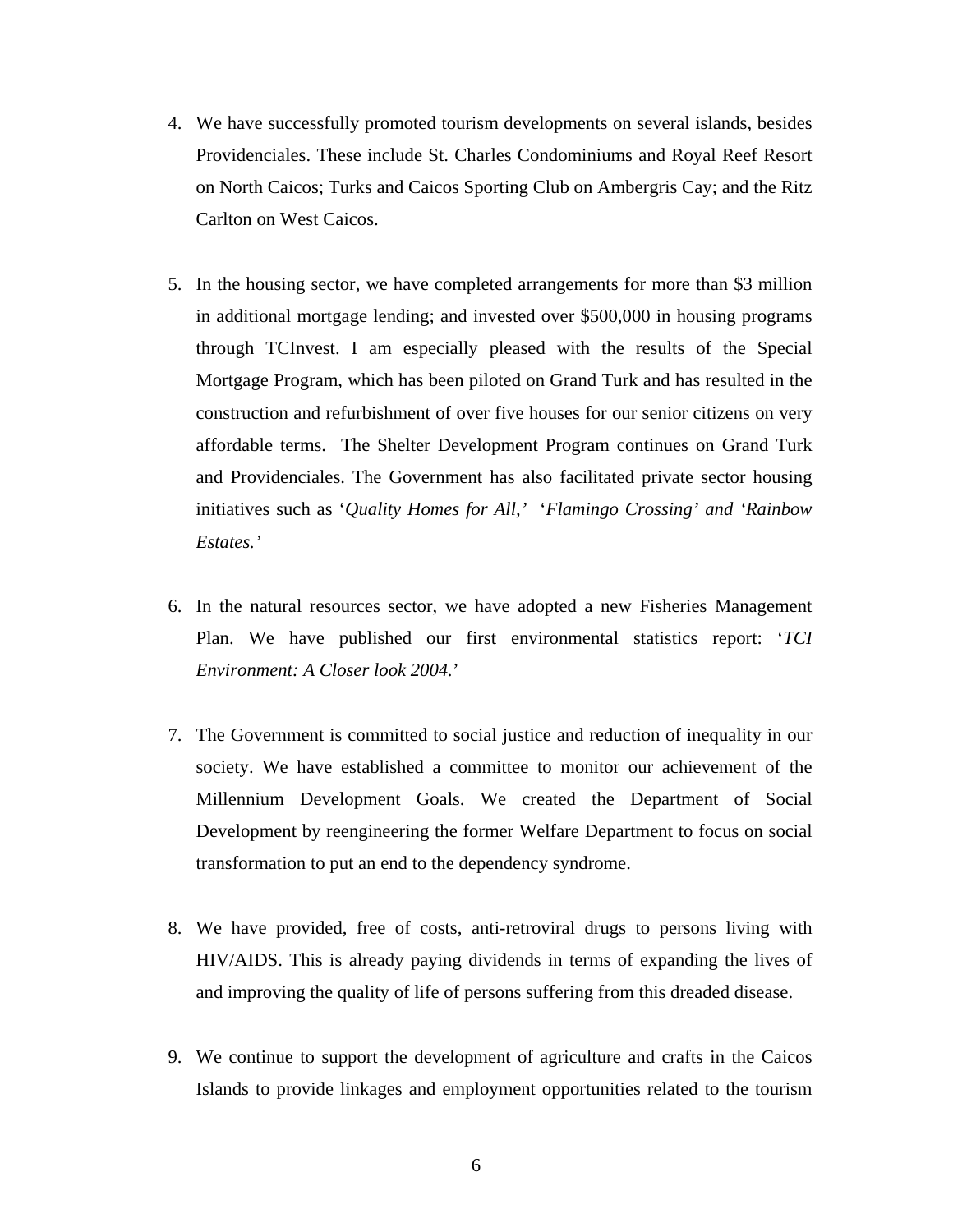sector. We facilitated a workshop held by the National Trust for persons working in the crafts sector.

- 10. We are all very pleased with the success of the pilot agriculture development project on North Caicos. Products from this farm are now being sold at shops on Providenciales. We also made arrangements to make farmland available to our farmers.
- 11. We have formulated a Transport Sector Policy to maximize this sector's contribution to national development. The Tourism Strategic Plan and the Health Sector Strategic Plan were also completed with wide stakeholder inputs. We commenced the preparation of a new Five Year Education Development Plan. During November 2005, we launched the process to prepare a Ten Year National Development Plan for the Turks and Caicos Islands.
- 12. We have continued and expanded our infrastructure development program. The Lower Bight Road project is 99.9% completed at a cost of over \$12 million. It has transformed the area. Works continue on the North Caicos Port project. The Auditorium on Providenciales is nearing completion. We commenced construction on the Five Cays Community Centre, the North Caicos Airport Runway and Roads Refurbishment Projects and the South Caicos Clinic and Airport Terminal Reconstruction projects. We signed contracts valuing over \$4 million and \$12 million for Subdivision Roads and South Dock and Five Cays Roads Projects on Providenciales, respectively.
- 13. The Telecommunications sector has been fully liberalised after more than 100 years as a natural monopoly. We have already granted licenses to other operators. This should result in competition, which should lead to further price reductions and improved service. This would improve the economic welfare of our People and mitigate some of the effects of the increase in fuel prices.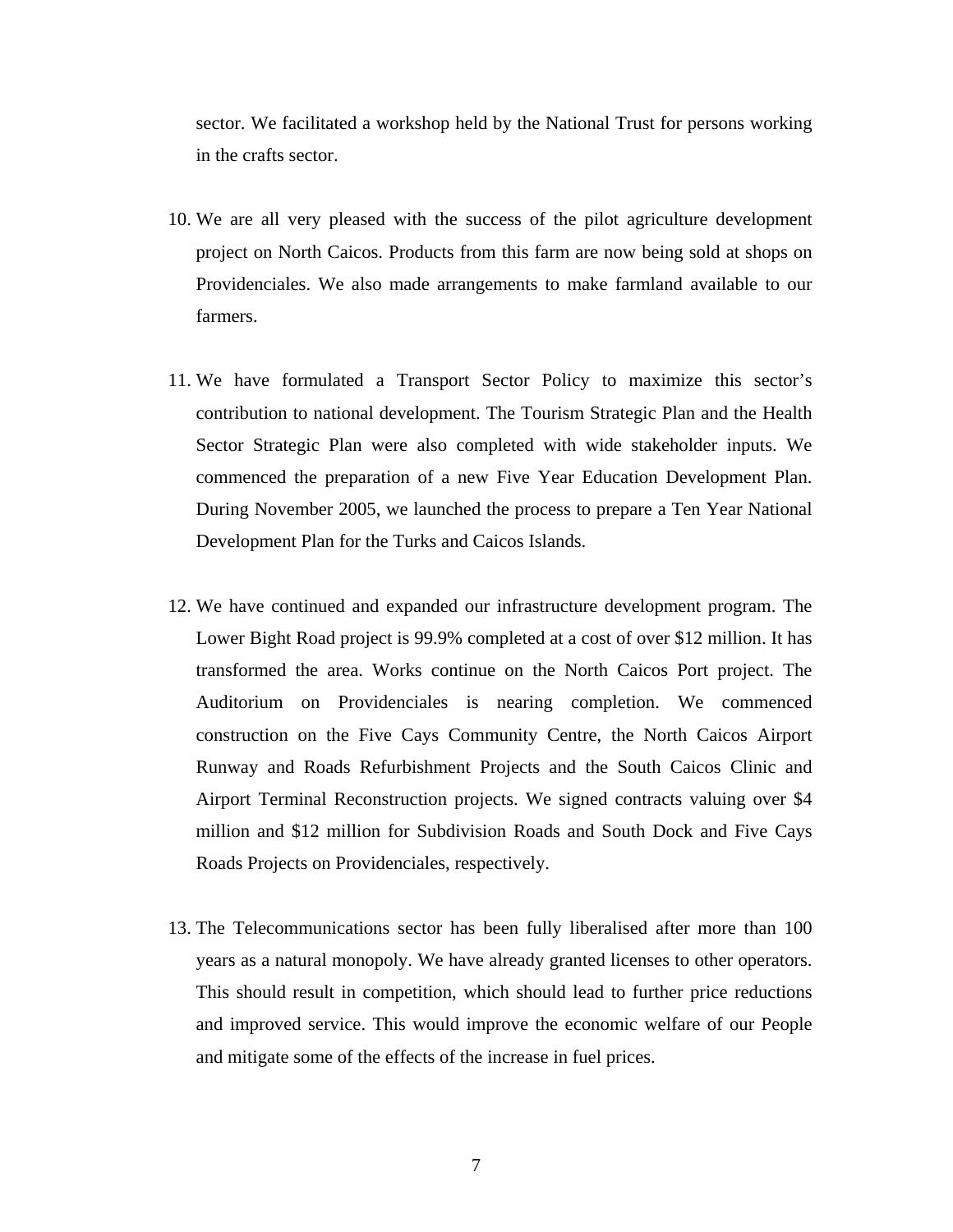- 14. In light of increasing concerns about crime, the government has already made good on its commitment to implement the Crime Reduction Action Plan which the Royal Turks and Caicos Islands Police Force formulated during the year. We have already increased salaries for the Police Force by 30% and have made provision to recruit 40 new officers (some of whom have already been recruited).
- 15. The Government realises the importance of a strong and effective Civil Service. During the year, the Chief Secretary's Office introduced a Civil Service Recognition Program and held a Motivation seminar, which was facilitated by Mrs. Nsombi Jaja from Jamaica.
- 16. We have made good on our efforts to deepen the financial sector and enhance its contribution to national development. During the year, a public/private sector committee, which is chaired by His Excellency, Governor Richard Tauwhare, was established to oversee efforts to review legislations, introduce new products and undertake increased marketing and promotion of the sector.
- 17. The financial sector was deepened and competition increased with the opening of the TCI Bank Limited during December 2005. For the first time, Turks and Caicos Islanders have a Bank, which they can call their own. The advent of TCI Bank Limited promises to transform the financial landscape of this country by introducing new products and investment instruments. We all need to support the TCI Bank Limited.
- 18. Finally, and most importantly, plans for the construction of modern health care facilities on Providenciales and Grand Turk and associated reforms are at an advanced stage of planning. I am pleased to announce that all four finalists have now submitted their bids for the construction of the hospitals. These were opened on April  $28<sup>th</sup>$  2006. They are now being evaluated. We look forward to breaking ground for these facilities by the beginning of the third quarter of this year. This is a significant achievement.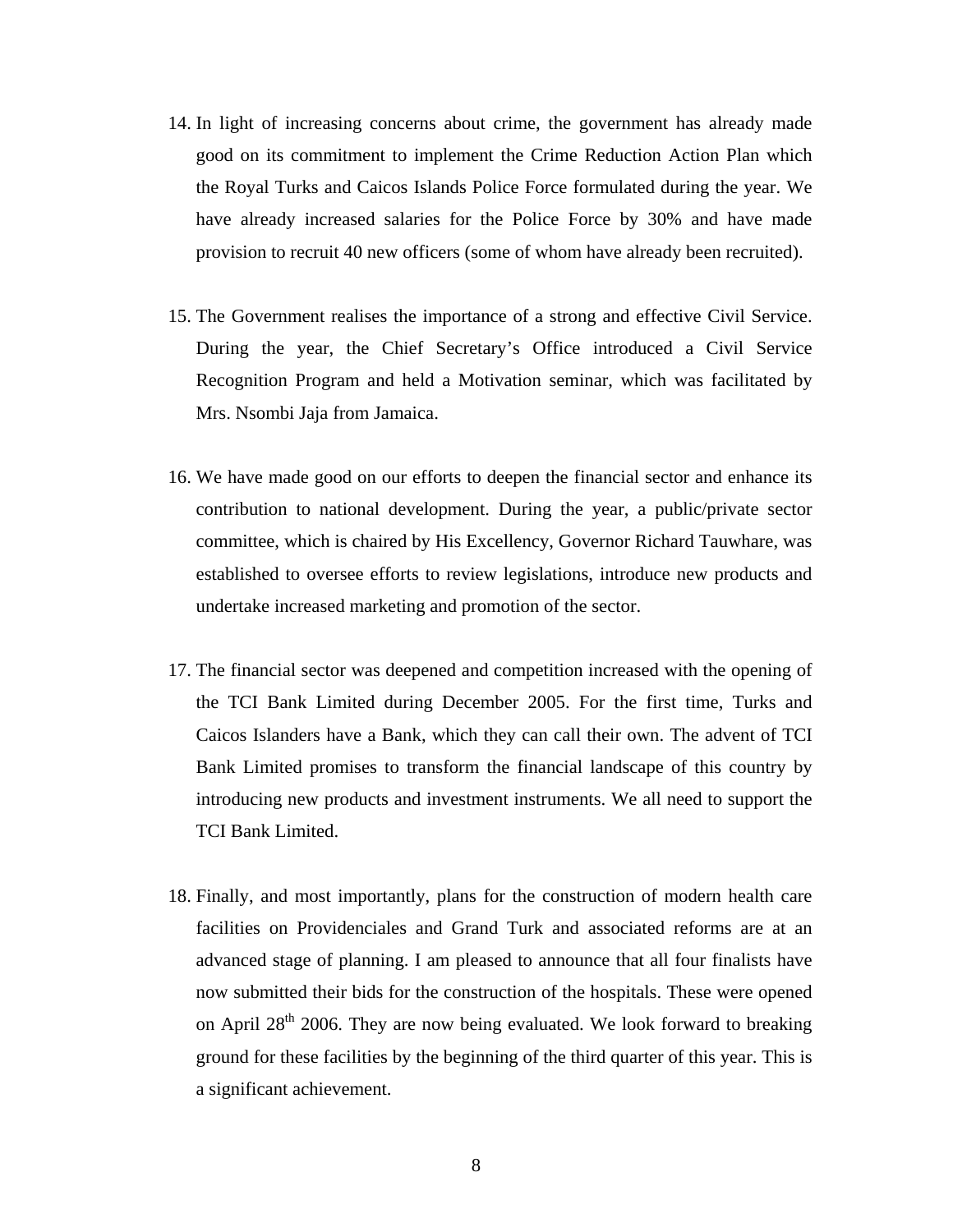### **Acknowledgements**

Mr. Speaker, the many successes of this administration could not have been achieved without the dedication and commitment of many of our civil servants. In addition, we have had strong development relations with the local private sector on several development projects. I am sure, Honourable Members would like to join me in thanking the private sector and our civil servants for their contributions to the common good of the Turks and Caicos Islands.

The Budget preparation process is a long and arduous one. We could not have reached here today without the input of many civil servants. However, I will single out for recognition, the Permanent Secretary for Finance and his Budget Team – Accountant General, Chief Economist, Financial Adviser, Budget Director, Revenue Controller, Under Secretary of Finance and the Public Sector Investment Officer – and other technical staff in the Ministry of Finance for their professionalism and dedication. I would also like to thank His Excellency the Governor, the Honourable Chief Secretary, the Establishment Secretary, Permanent Secretaries, Heads of Departments and other officials who have provided invaluable assistance to us.

The Turks and Caicos Islands continues to benefit from the support and assistance of numerous multilateral development agencies. At this time, I wish to especially convey our thanks to the various agencies of the United Kingdom Government, the UK Overseas Territories Conservation Forum, the European Commission, the European Investment Bank (EIB), the Association of Overseas Countries and Territories of the European Union (OCTA), Caribbean Financial Action Task Force (CFATF), Caribbean Disaster Emergency Response Agency (CEDERA), the Caribbean Community (CARICOM), the United Nations Development Program (UNDP), Pan American Health Organization (PAHO), Caribbean Regional Technical Assistance Centre (CARTAC) and the Caribbean Development Bank (CDB) for the financial and technical assistance they have provided over the years.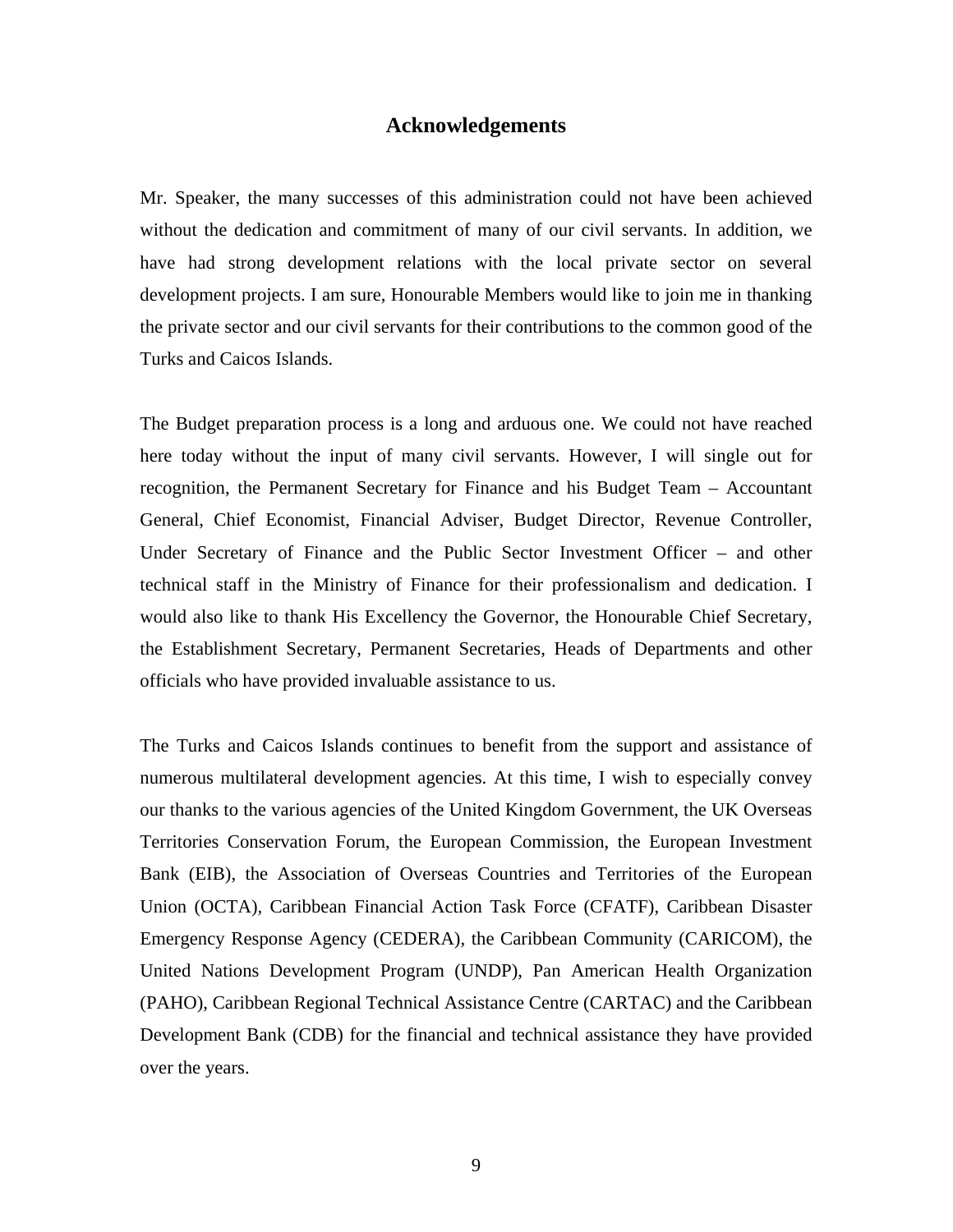# **Analysis of 2005/06 Budget**

I now turn my attention to presenting an analysis of the outturn for the last financial year.

Mr. Speaker, 2005/06 was a very challenging year from a budget management perspective. It required skilful economic and financial management. We began the year with a recurrent deficit of about \$5 million. Revenue for the year was estimated at \$127.5 million and expenditure at \$123.3 million for a projected recurrent surplus of \$4.2 million. As I have already informed this Honourable House, the recurrent surplus for 2005/06 significantly exceeded the original estimate.

Consistent with current economic expansion, recurrent revenue exceeded the original estimate by \$32.7 million with an outturn of \$160.2 million. Mr. Speaker, several recurrent revenue heads showed significant increases compared to the original estimates.

The most notable increases were as follows:

- Planning and Development Application Fees had an estimated outturn of \$2.2 million compared with an estimate of \$1.3 million;
- Import duties had an estimated outturn of \$55. 6 million, an increase of about \$9 million;
- Gaming Machine Tax outturn was about \$2 million compared to the original estimate of \$1.5 million;
- Accommodation Tax outturn was \$13.7 million, an increase of \$1.7 million over the estimate;
- Stamp Duty on Land Transactions showed an outturn of \$31.8 million, an increase of \$11.3 million over the estimated amount; and
- Work Permits and Residency Fees had an outturn of \$15.7 million, compared to an estimate of \$9.7 million, an increase of \$6 million.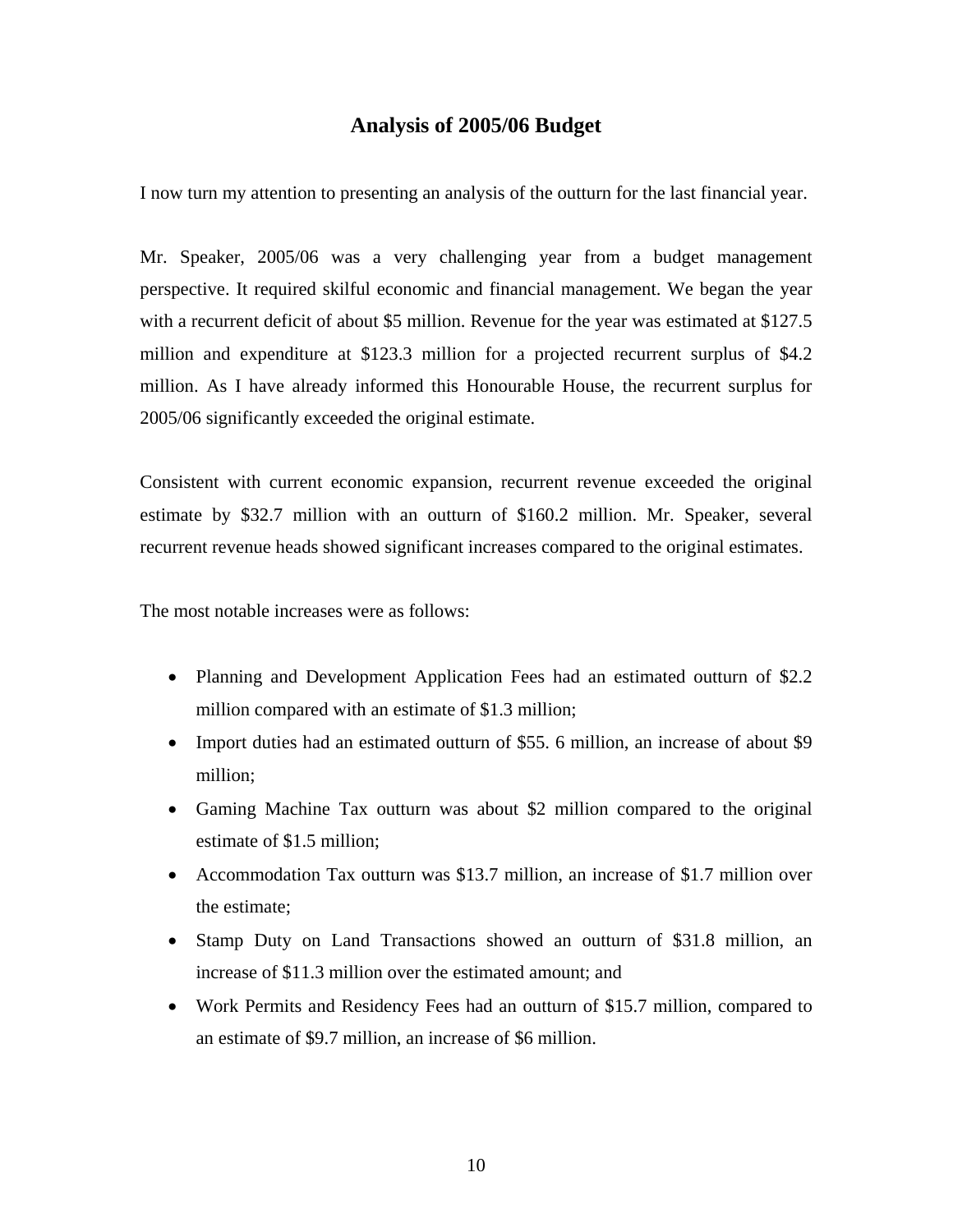Mr. Speaker, Members of this Honourable House, the recurrent expenditure outturn for 2005/06 is \$143.2 million, representing a \$19.9 million or 16% increase over the budgeted amount. About thirty-three (33) programs incurred expenditure above the budgeted amount. In most instances, the increases were below \$100,000. However, the main areas showing over expenditure are as follows:

- Subvention to the Tourist Board was \$1 million higher than the budgeted amount of \$4.1 million. This reflected additional marketing and promotion costs.
- Pension and Gratuities totalled about \$4 million; an increase of approximately \$575,000 over the budgeted amount.
- Medical Treatment overseas cost had an outturn of about \$11 million compared to a budgeted amount of \$ 4 million.
- Consistent with the increased medical treatment overseas cost, patients travel cost exceeded the budgeted amount by about \$800,000.
- Cost of drugs and medicine was about \$370,000 higher than the budgeted amount.
- Debt service costs were about \$670,000 higher than the budgeted amount of \$2.6 million.
- Maintenance of Fixed Assets was about \$1.1 million higher than the budgeted amount.
- The Subvention to the Sports Commission was about \$550,000 above the budgeted amount of \$450,000.
- Continuing students scholarships cost was \$4.4 million above the budgeted amount of \$8.8 million.
- No budgetary provision was made for Hurricane Relief costs, which totalled \$256,879 for the year.

Mr. Speaker, the Government remains committed to controlling recurrent expenditure. However, with the benefits of hindsight, we acknowledge that we might have forced departments to contain their expenditure budgets within unrealistic amounts given the demand to expand and improve service delivery in line with the requirements of a growing economy. We will take this fact into consideration in planning future budgets.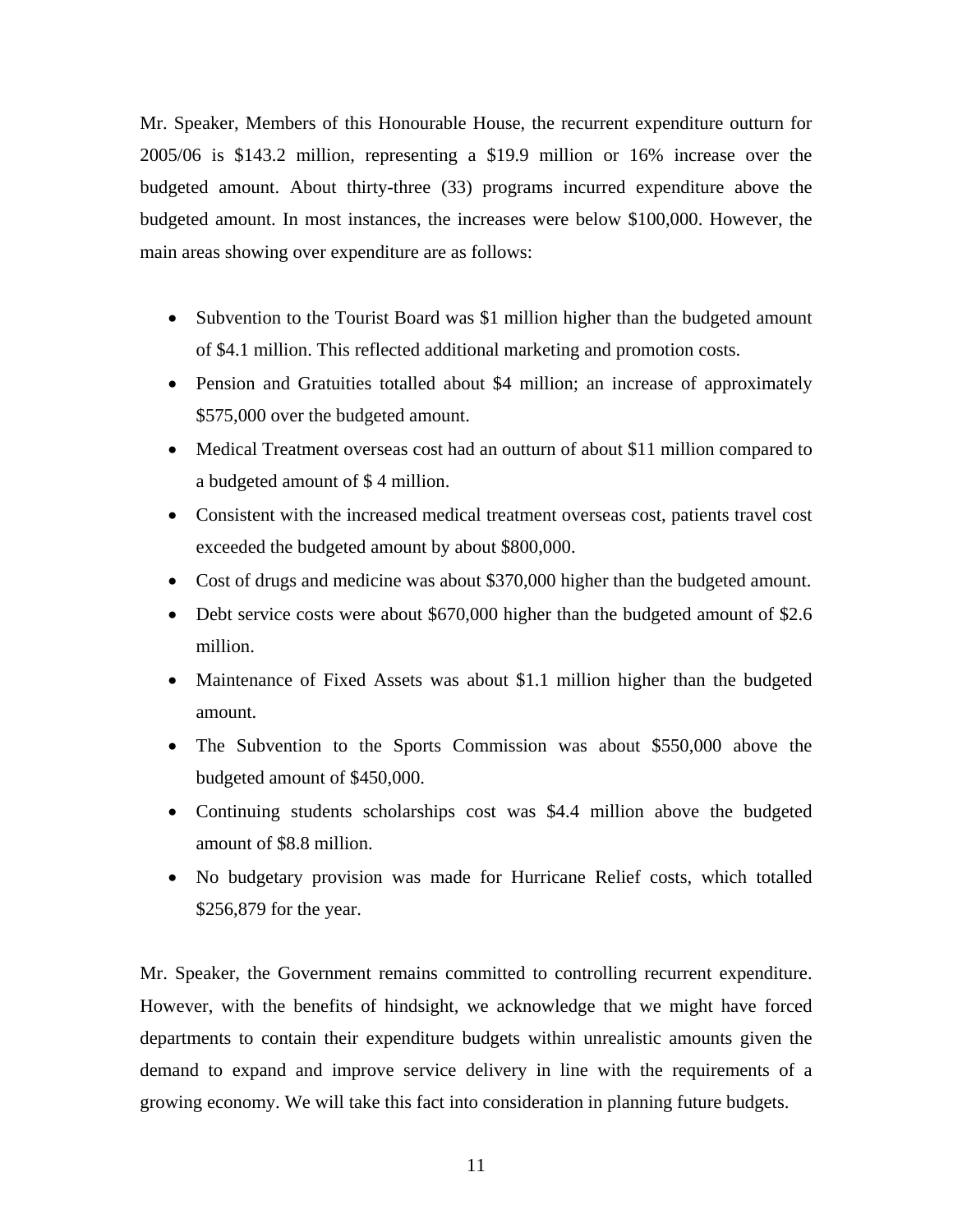Notwithstanding the increases in recurrent expenditure, as I have already highlighted, we realised an end of fiscal year recurrent surplus of \$17.5 million.

Mr. Speaker, during the year, we had the opportunity to securitize the first ten years of the guaranteed portion of the passenger head tax income associated with the Grand Turk cruise ship project. This is a normal financial planning transaction for firms and enterprises. We accepted this only after careful evaluation of all issues and protracted negotiations to get the best deal for our people. Due to our skilful negotiations, we were able to complete securitization at a 5% discount rate. This is a competitive rate since interest rates are increasing in major financial centres. As part of the transaction, Carnival Corporation was willing to forego its *Force Majeure* rights. This is indicative of their commitment to Grand Turk.

The proceeds from this transaction amounted to \$6.5 million. Part of the proceeds from this transaction would be invested in improving infrastructure on Grand Turk. The remainder, about \$5 million, would be held in our Reserve Fund, which would be formally established shortly.

Mr. Speaker, local Capital revenue and expenditure for 2005/06 were estimated at \$17.5 million and \$22.0 million, respectively. Loan and grant funded capital projects were estimated at \$53.2 million. This was to be financed mainly from draw-downs of past loans and a grant from the European Commission. The outturn for local capital revenue was \$12.9 million and locally financed capital expenditure outturn was \$20.3 million. Expenditure on capital projects from the Conservation Fund was \$369,000. There was a local funds Development Fund deficit for 2005/06 of \$7.4 million. This was financed by an equivalent transfer from the Consolidated Fund.

Expenditure on capital projects from loan proceeds and grants was \$14.2 million. The European Commission grant was not approved as expected. Overall Development Fund expenditure from all sources was \$34.5 million. This represented a slight increase compared to 2004/05 when total expenditure was \$31.1 million.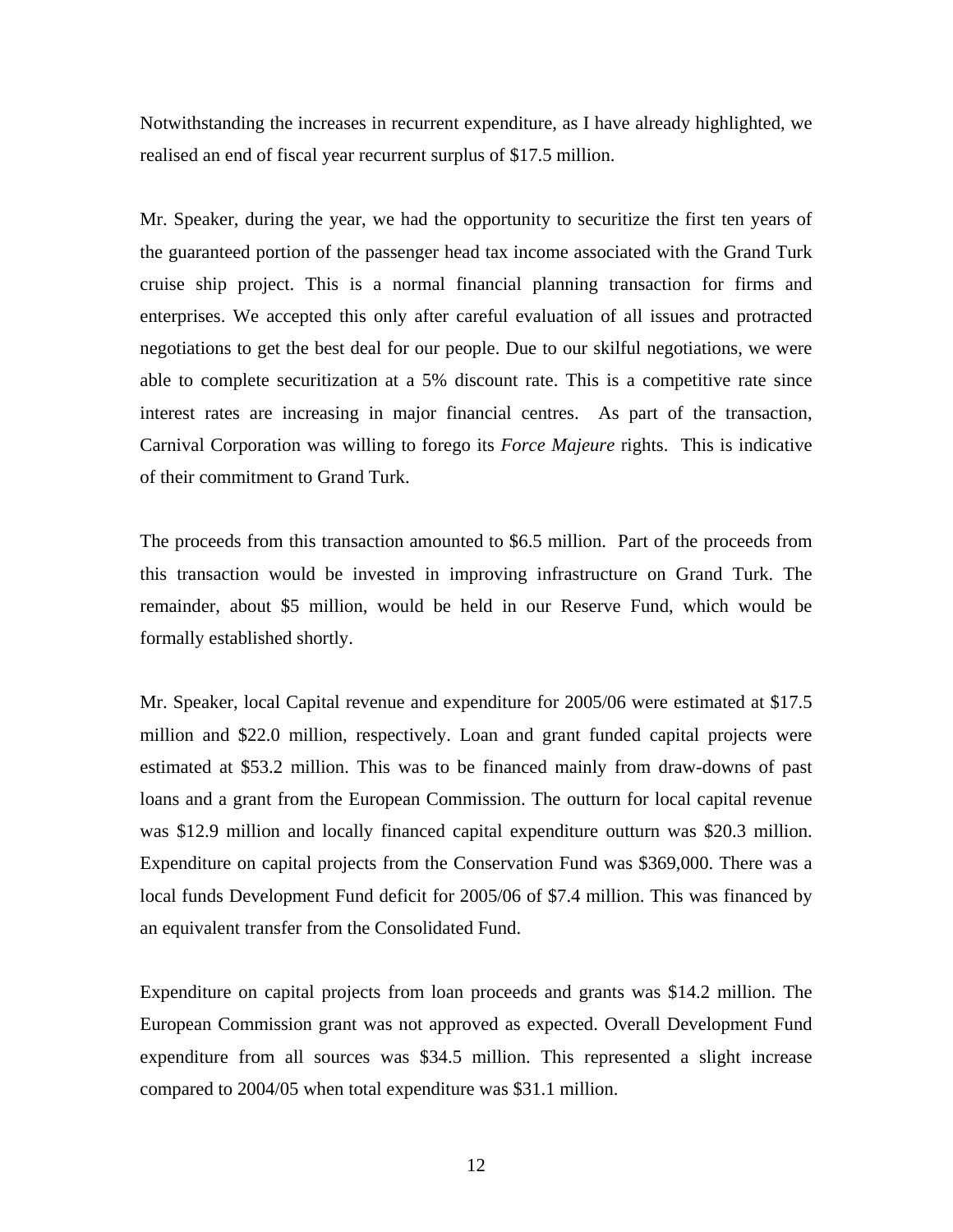Mr. Speaker, Members of this Honourable House, taking into consideration the recurrent surplus of \$17.5 million and the local capital funds deficit of \$7.4 million, there was an overall TCIG funds surplus of \$11.1 million for the year.

Mr. Speaker, due to inadequate levels of liquid assets, we were in breach of the Borrowing Procedures during 2005/06. Accordingly, only two new loans were disbursed: \$4.3 million to the Government and \$3 million to TCInvest. Towards the end of the fiscal year, approval was received for additional borrowing of \$10 million to finance the provision of infrastructure on Providenciales. This amount was not disbursed during the year. However, total public sector approved borrowing was \$72.3 million on March 31, 2006, which includes \$17.9 million of debt held by TCInvest. Mr. Speaker, total approved debt is less than 20% of Gross Domestic Product, where debt levels approaching 60% is considered to be unsustainable.

Mr. Speaker, at the end of 2005/06 year, Government was able to increase its reserves by \$4 million to a total of \$10 million; and became fully compliant with the borrowing ratios. Our reserves are equivalent to 25 days expenditure coverage, an increase of 10 days coverage compared to 2004/05.

# **FISCAL STABILITY AND PREDICTABILITY TO FINANCE OUR DEVELOPMENT AGENDA**

Mr. Speaker, I would like to begin elaborating on our plans to ensure Fiscal Stability and Predictability to Finance our Development Agenda by discussing our Strategic Objective for 2006 to 2009.

# **2006 to 2009 Strategic Objectives**

Mr. Speaker, the Government is aware of the important linkages between our recurrent budget and development budget programs and our capacity to build up reserves to underpin planned borrowing to implement critical development projects. This is why,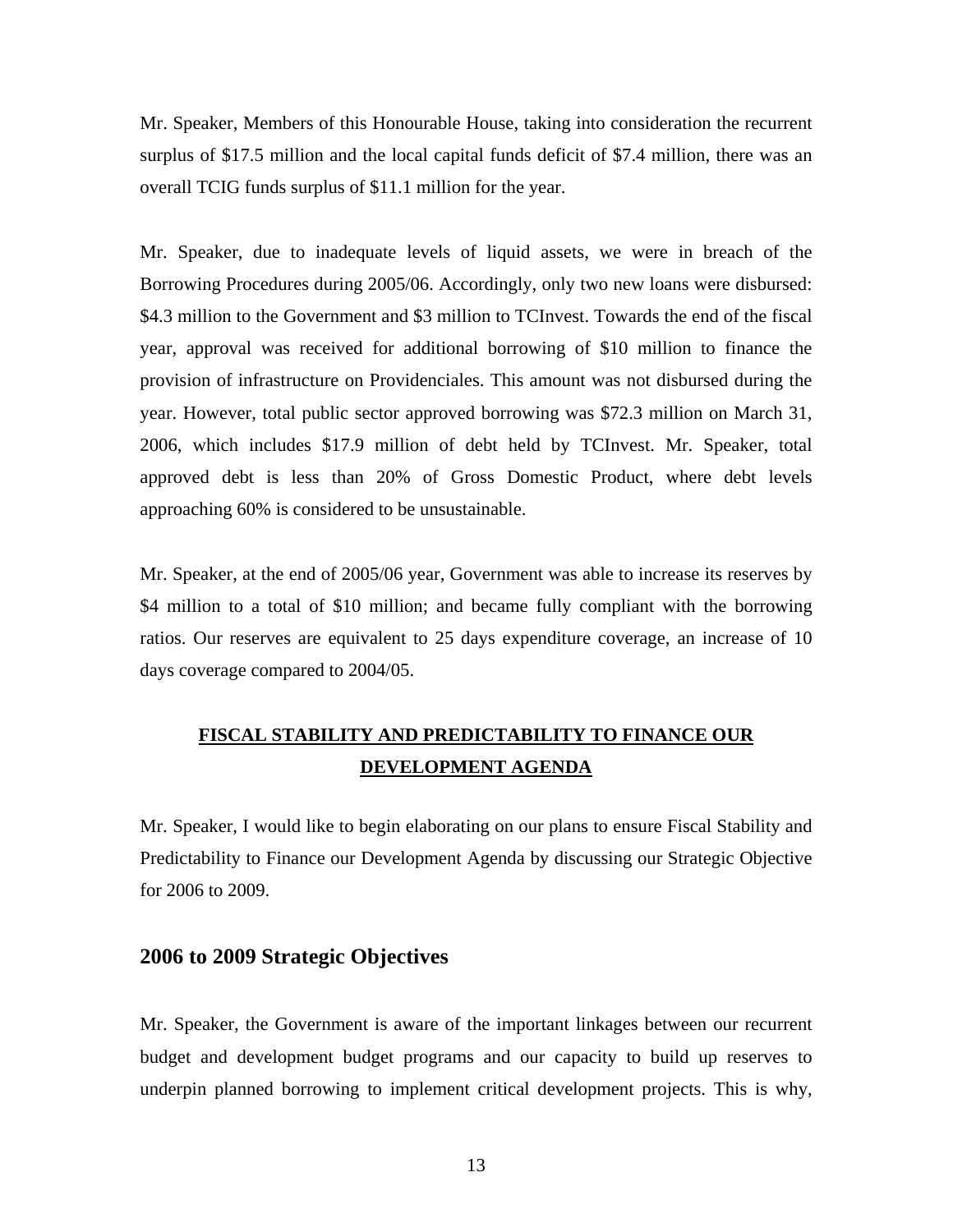during the course of the 2006/07 to 2008/09 budget period, our strategic objective is to improve overall financial management by ensuring that there is more predictability and certainty regarding financial outcomes by continuously improving forecasting and strictly controlling recurrent expenditure so as to have liquid assets, including reserves, equivalent to 90 days recurrent expenditure by March 31, 2010. Based on the current estimate for 2008/09 Budget, this will be equivalent to just under \$50 million.

We plan to implement a number of measures to achieve this strategic objective.

- To begin, we would set targets for recurrent and capital expenditure and reserves for each fiscal year based on careful estimation of the level of resources likely to be available. We would also set a target for the growth in the amount of resources to be allocated to staff costs, so as not to introduce inflexibility into the budget process. These targets would be consistently and systematically assessed on available information.
- As was begun during the current budget, Ministries would be given resource envelopes within which they would have to meet existing and new expenditure programs.
- We intend to be proactive in planning for potential financial transactions, which could result in unplanned expenditure. This is why we included a \$5 million contingency reserve amount in the recurrent expenditure budgets for 2007/08 and 2008/09 to meet unforeseen demands for expenditure and lessen the need for supplementary expenditure.
- We would also be proactive in planning for emergencies and natural disasters. Accordingly, the Management Policy for the Government Reserve Fund will include a provision to allocate a set percentage of reserve funds to undertake disaster preparedness and mitigation initiatives.
- We also plan to insure major government assets to lessen recovery costs in the unfortunate event of natural disasters.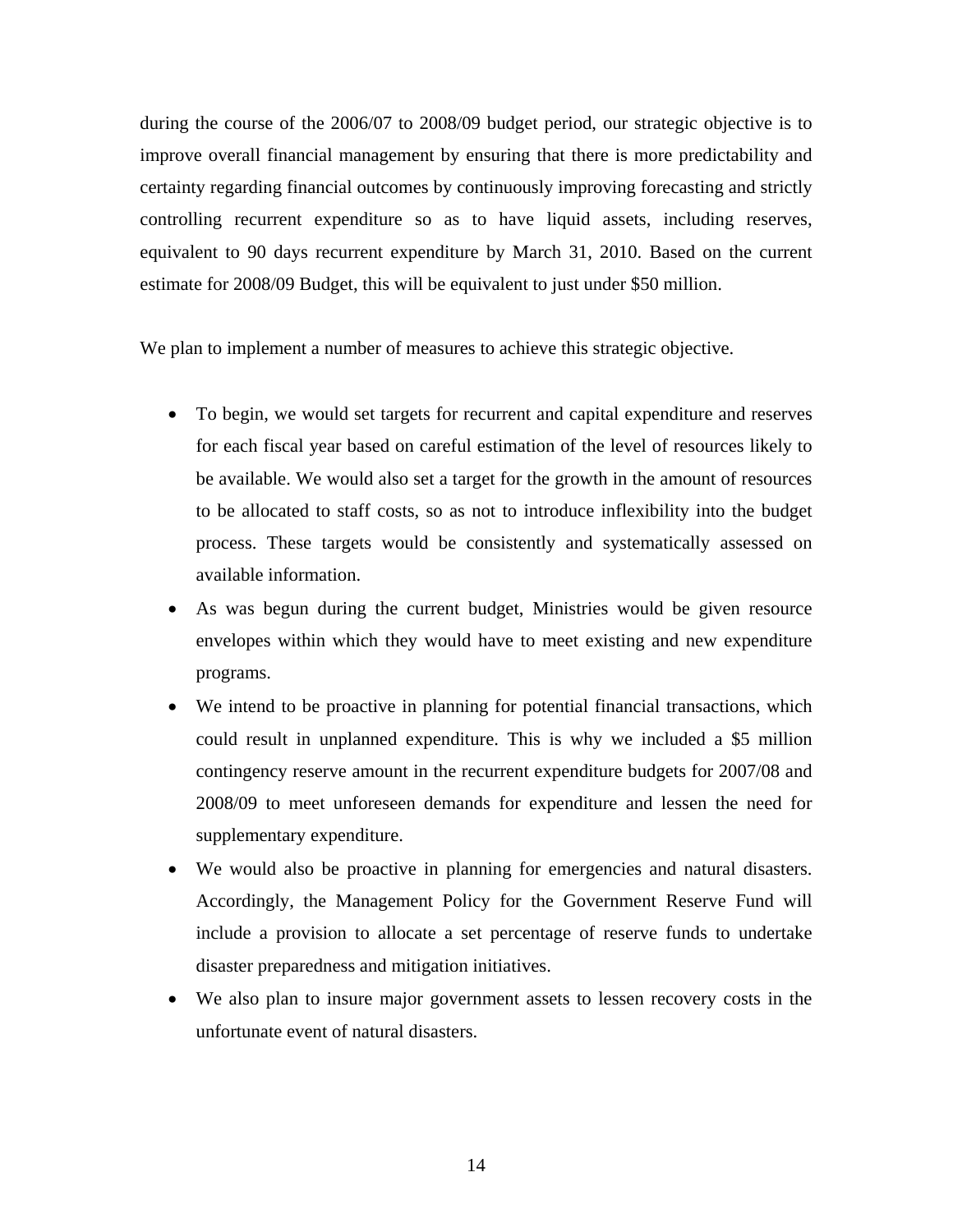• Mr. Speaker, we will better integrate the recurrent and development budgets so that all costs can be taken into consideration in determining the affordability of development projects.

Mr. Speaker, we remain committed to timely evaluation of our Policy Agenda for 2003- 2007. This would be refined to address emerging issues. Consistent with our Policy Agenda, recurrent and development expenditure programs would be targeted at addressing key development challenges, especially those in the areas of:

- 1. Policing and Crime Reduction;
- 2. Timely provision of infrastructure, especially in the transport sector;
- 3. Improving service delivery and facilities in the education and health sector;
- 4. Expanding housing programs; and
- 5. Meeting the costs of hosting the CARIFTA Games.

Ladies and Gentlemen, the Government is keen to measure the effectiveness of expenditure programs to ensure we are positively impacting equality and addressing the problems faced by our People. This is why we will make every effort to benchmark our development programs against international commitments such as the Millennium Development Goals. In this regard, over the next few years, we plan to develop local development goals and indicators; and expand our capacity to measure and report on their attainment.

Current economic growth is led by developments that are taking place within the tourism, and related construction and real estate sectors. It is very much dependent on outside labour and capital and the opening up of new areas for development. Government is cognizant of the need to promote economic diversification and better control the rate of development and to ensure that Belongers are in the fore of the development process. These issues will be addressed in the Ten Year National Development Plan. Mr. Speaker, future national Budgets will be refined to ensure implementation of priorities, which evolve from the National Development Plan.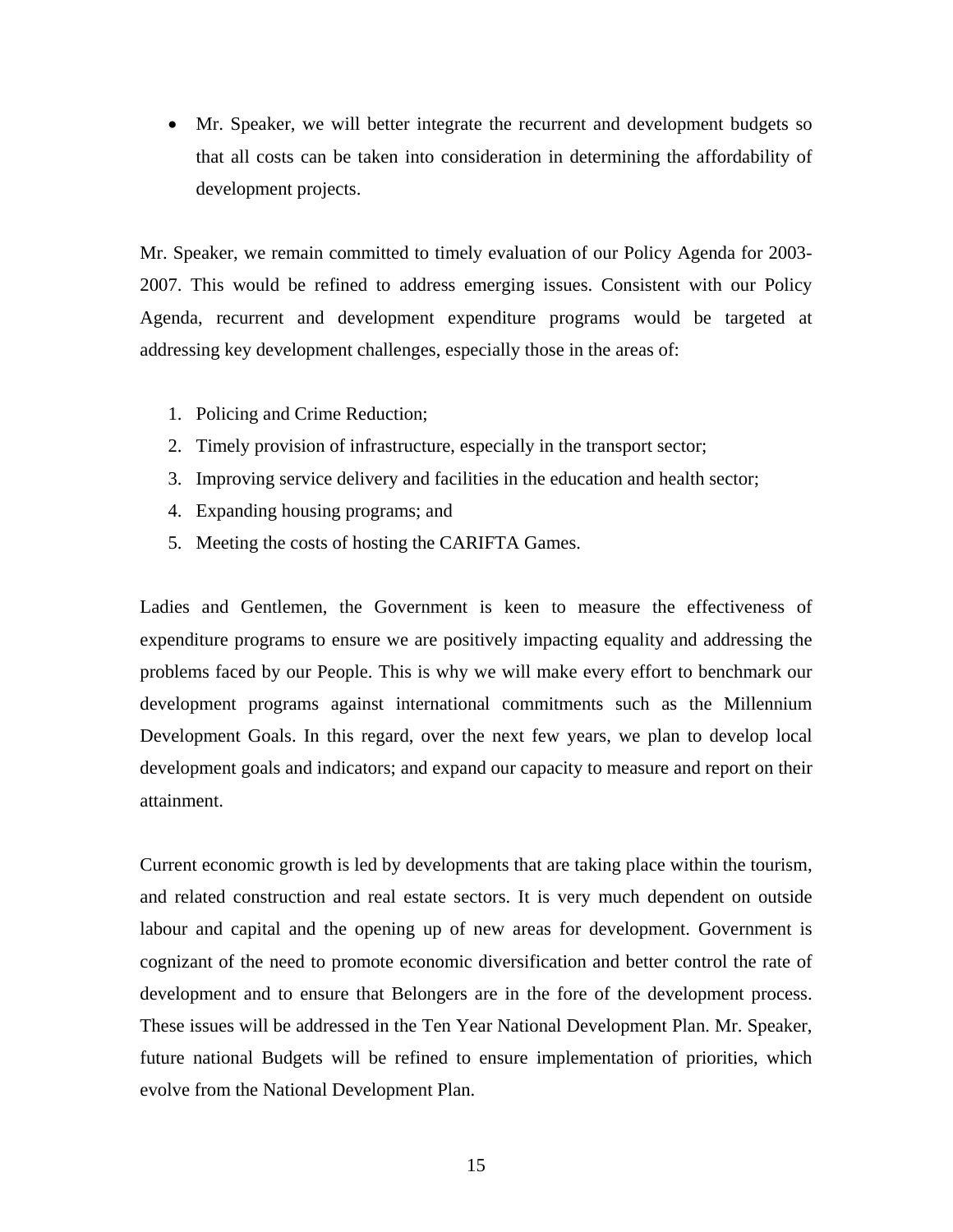# **Development Issues and Challenges**

#### *Economic Issues*

Mr. Speaker, our revenue, expenditure and borrowing plans must be rooted in a proper social and economic context.

**All analyses of the economy, including, for example, those undertaken by the Foreign and Commonwealth Office and the Caribbean Development Bank, point toward unprecedented economic growth.** Mr. Speaker, for the first time, we have prepared our National Accounts Estimates locally. This is a significant development for our country; and I would like to thank the Caribbean Development Bank for preparing these estimates for us over the years. Preliminary estimates from the Department of Economic Planning and Statistics suggest that economic growth for 2005 surpassed 15%. Significant growth rates should occur in the medium term.

Economic activity is beginning to be more widely distributed throughout the Islands, thanks to the policies of this administration.

The pace of development has resulted in the need to address several infrastructural, social, housing and environmental challenges. The Department of Economic Planning and Statistics estimates that the population is growing at more than 7% per year. There is the need to refurbish and expand infrastructure on Providenciales, while at the same time meeting similar demands on Grand Turk and the Caicos Islands. We have to meet the housing needs of people and guest-workers. We have to maintain the integrity of our environment. This is the foundation of our development.

We have made considerable progress in addressing these challenges. We made steady progress in delivering our development agenda to transform the Turks and Caicos Islands into a World Class Tourism and Investment destination, for the benefit of all of our people. The winds of change and economic expansion continue to blow our way – at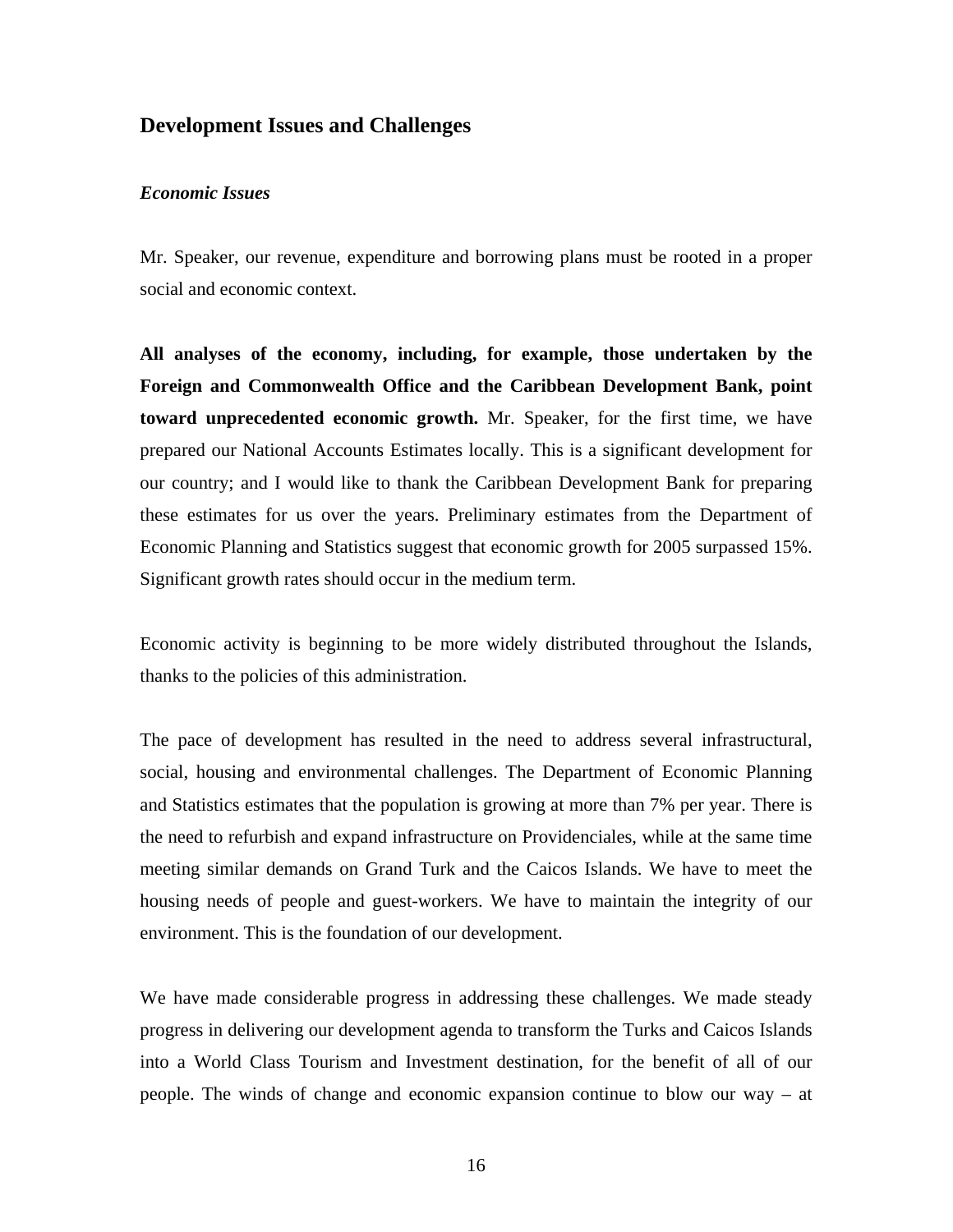almost Hurricane Force. For the first time in our history, there is balanced development across all of the Islands – with employment and entrepreneurial opportunities for all. The government is expanding infrastructure developments across all the Islands with notable success. We are expanding healthcare and educational opportunities for all.

We have a golden opportunity to develop these Islands into a Jewel – a beacon of success and prosperity for all. We can show what a small country could do once we embrace a common goal. Mr. Speaker, this is our time. We have to '*strike while the iron is hot*,' lest we fail to realise the development that is within our grasps.

Mr. Speaker, we have been able to attract investment projects valuing in the billions, which are ongoing or slated to commence during the next few years. This, along with the country's increasing reputation as an up-market jurisdiction and ongoing promotion and marketing efforts, will increase the value added from the sector. This should ensure that current growth rate is maintained during the next few years. This would improve revenue prospects and our ability to address critical development challenges.

### *Social Development Issues*

Mr. Speaker, as part of our quest for development, we need to pursue policies, which have a '*human face*.' We need to pursue policies, which are pro-poverty reduction and which ensure that none is left behind. Our policies need to promote greater equality and social justice for all. Therefore, today, I would like to begin a discussion with the men and women, boys and girls of this country concerning our social conditions. I would like to make my remarks in terms of the progress we are making to achieve the Millennium Development Goals.

The Millennium Development Goals is an international commitment between rich and poor countries, which runs until 2015. They aim to promote global partnerships to reduce poverty, protect the environment and increase aid flows to countries that are most in need. It is a framework for concerted action in such areas as: poverty reduction, reduction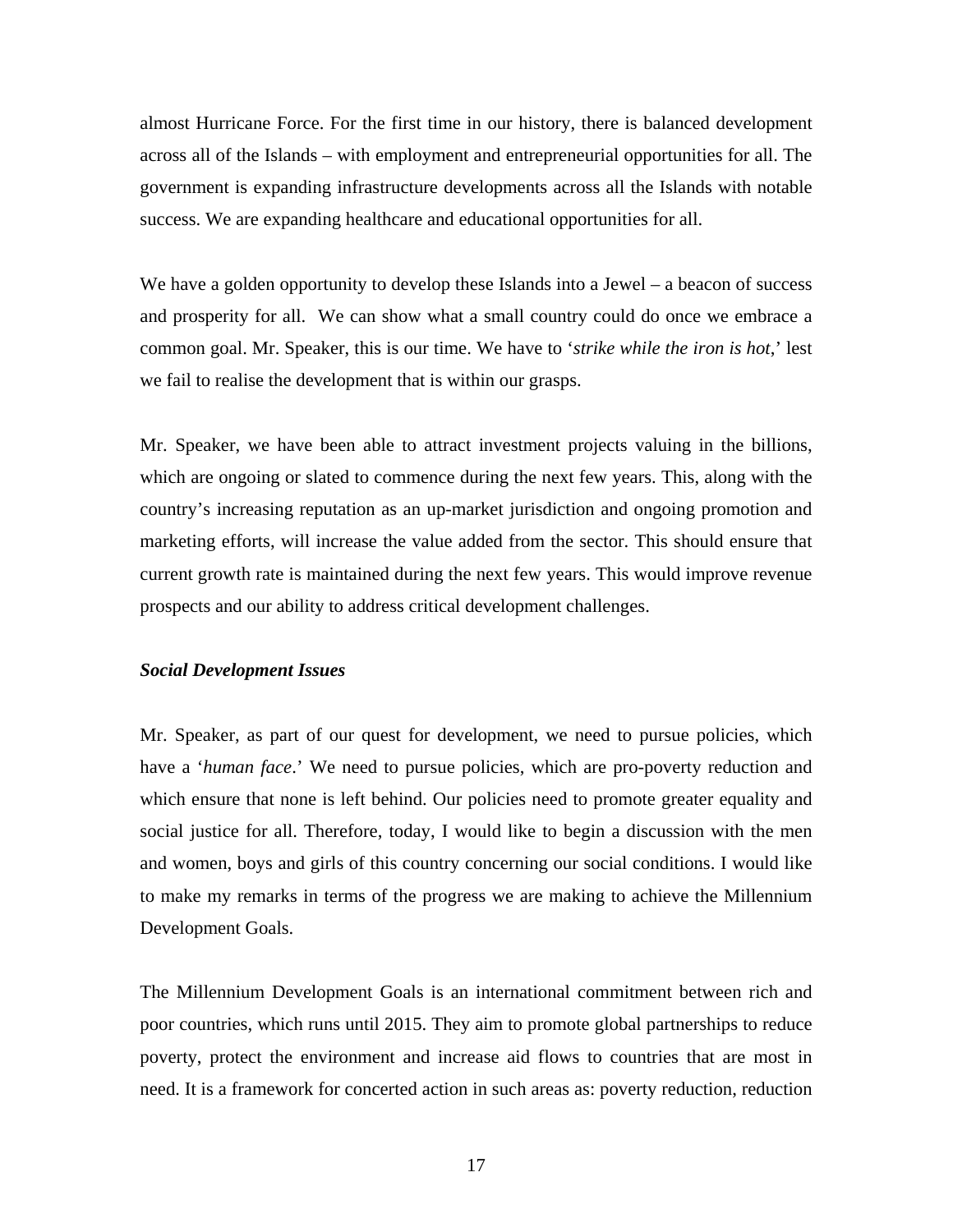of infant and maternal mortality, protection of the environment, reduction of the impact of HIV/AIDS and increased universal access to education. This is therefore a good place to benchmark our social conditions.

Mr. Speaker, the Turks and Caicos Islands is on track to achieve most of the eight Millennium Development Goals. A summary of progress so far is as follows:

- 1. Maternal mortality ratio in the Islands is Zero, and is expected to remain at this level.
- 2. The proportion of births attended by skilled personnel is 100% and is also expected to remain at this level.
- 3. The number of infant and under five years old deaths are between Zero and One and we hope to keep this at this minimal level.
- 4. Immunization coverage is currently 50%. Immunization services are readily available and as more health promotion is carried out, this level would increase. Our target by 2009 is 70% coverage.
- 5. The number of persons completing primary school, after first entering, is currently 91% and is expected to reach 99% by 2009 as measures to reduce truancy and investments into the education sector take place.
- 6. The number of persons reported as dying from AIDS per year has dropped by 75%, from 8 in 2003 to 2 last year.

We acknowledge that there are statistical gaps that need to be filled to improve our ability to monitor achievement of these goals. This is why, as I have mentioned previously, we have established a Committee to improve our capacity to measure and monitor attainment of these goals. The work of this Committee would be used to inform public policies, which would be the basis of targeted interventions to reduce poverty and conditions which predispose People to poverty. Mr. Speaker, I look forward to keeping the People of this nation informed of the progress we are making to achieve the Millennium Development Goals.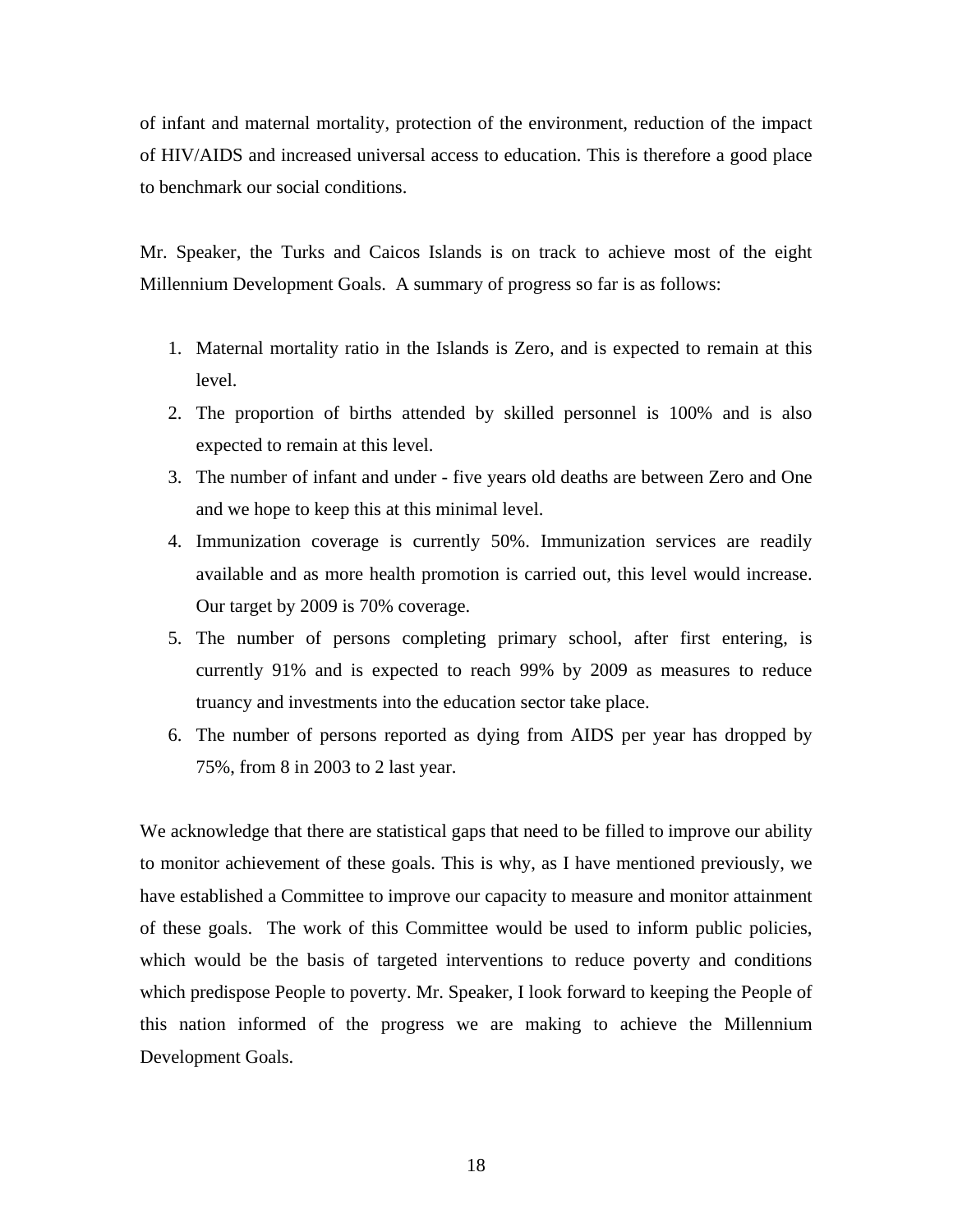#### *International Economic Developments*

Mr. Speaker, I would now like to make a few remarks concerning international economic developments, which would affect our development prospects.

As I address you, the World economic agenda is being dominated by increasing oil prices. For the first time, oil prices have topped \$75 per barrel on the New York crude oil market. This is due mainly to instability in key producing countries such as Iraq, Iran and Nigeria; and excessive demand in China and India. In the longer term, the effects of increased oil prices would be to reduce the disposable income of households as goods become more costly and borrowing more expensive. This could have adverse effects on travel and other major purchases.

In the United States, the main interest rate was increased by 25 basis points at the last Federal Reserve meeting at the end of March. This was the fifteenth successive increase since June 2004. Most analysts foresee one more interest rate hike for the year. The US economy is still expected to record positive growth of just below 4% for 2006, but there are concerns about a 'bubble' developing in the housing sector.

At their recent meeting, during mid April, Finance Ministers from the World's seven most industrialized nations remained optimistic about economic expansion during this year. However, they noted concerns about rising oil prices leading to increased inflation and rising interest rates. The International Monetary Fund also remains optimistic about global expansion during 2006. Its forecast for World economic growth is 4.9% for the year.

Mr. Speaker, I would like to turn our attention to developments closer to home by discussing economic performance and issues within the Region.

Information from the Caribbean Development Bank suggests, that while some economies expanded during 2005, the overall rate of growth in the Region declined compared to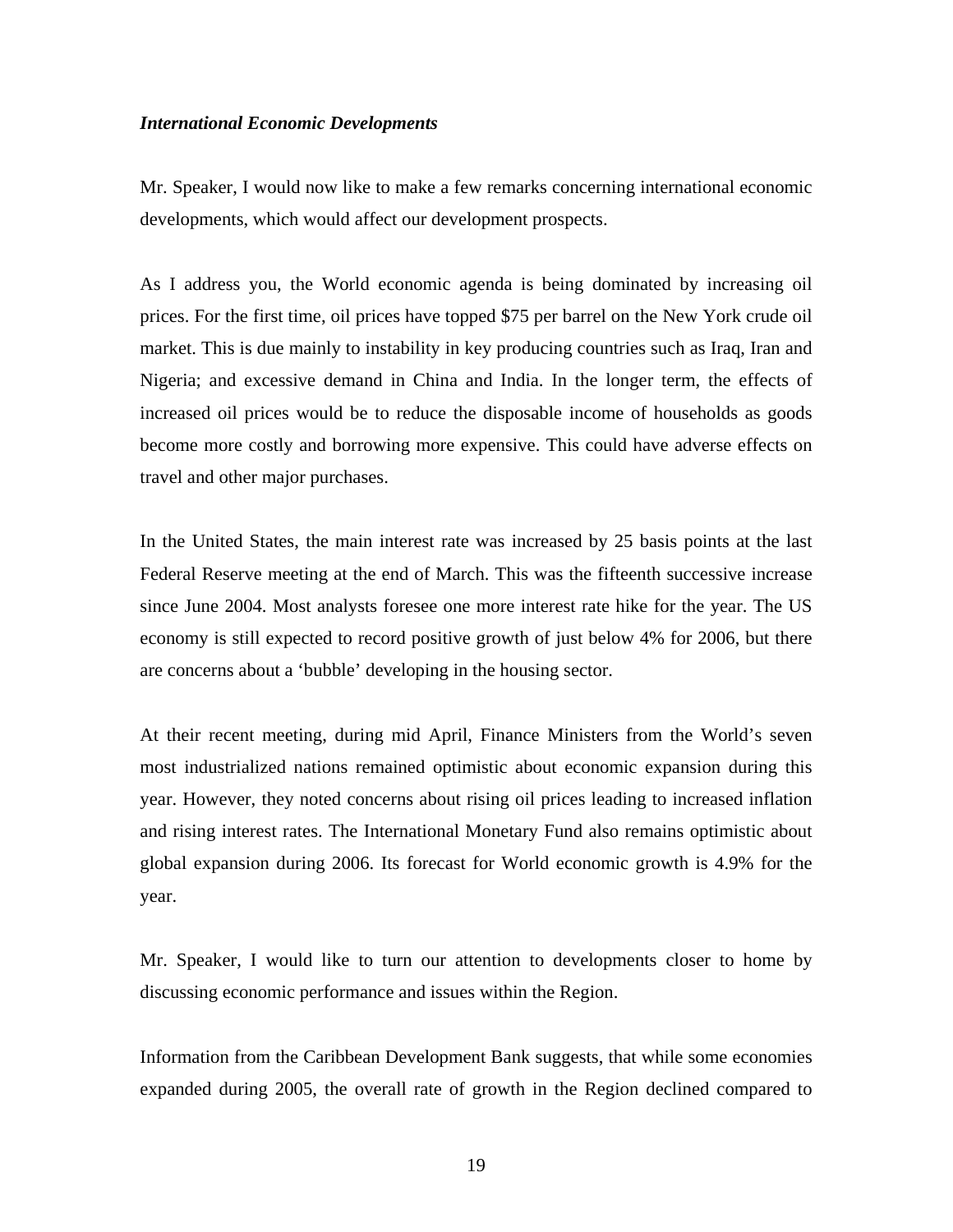2004. Performance was highest in economies where tourism and construction activities increased during the year, and in Trinidad and Tobago, due to increase income on account of the increase in oil prices on the World Market. Several economies continue to rebound from hurricane damage.

It is expected that output should increase during this year and 2007 as construction and tourism prospects improve as the Region readies itself to host the 2007 Cricket World Cup.

Mr. Speaker, the Bank cautions that the Region continues to struggle with public debt and public financial management issues. It recognized that several policy responses have been implemented in some countries to address these issues. It was also noted that some Regional countries, most notably the United Kingdom Overseas Territories, have responded by taking efforts to ensure fiscal and debt sustainability and by establishing benchmarks for fiscal prudence.

It is suggested that these policy responses would need to continue in the medium term. They would include: strengthening revenue collection; developing transaction-based tax systems in light of pressure for reduction in taxes on trade items; targeting public sector investment programs; and improving debt management.

The Turks and Caicos Islands would continue to monitor Regional developments to inform future policy formulation.

# **Fiscal Outlook to March 31, 2009**

Mr. Speaker, I would now like to turn our attention to a discussion of our fiscal targets to March 31, 2009. I would also like to discuss the key policy measures we plan to implement to achieve these fiscal targets.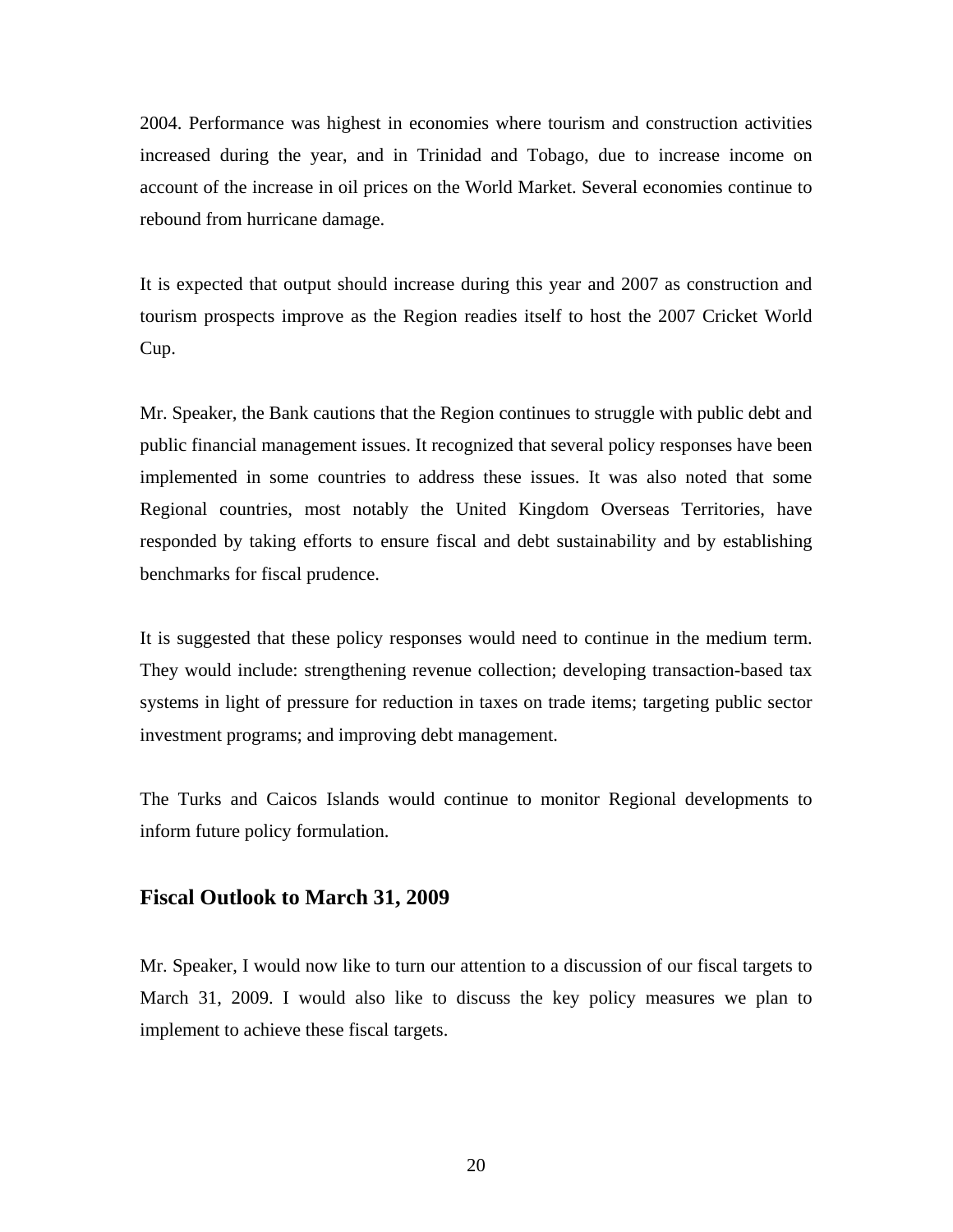Mr. Speaker, Members of this Honourable House, our fiscal target is to be well on the way to having reserves equivalent to 90 days recurrent expenditure at the end of this three year period. Specifically, we are forecasting reserves to be \$40 million on March 31, 2009 or 73 days recurrent expenditure coverage. This would be achieved by making an average annual contribution of \$10 million to a properly established Government Reserve Fund over this and the next two fiscal years. Based on recurrent expenditure projections for 2008/09, there should be a gap of about \$8 million to achieve the 90 days recurrent expenditure target. Accordingly, we are convinced that we should achieve this target during 2009/10.

Mr. Speaker, given the current growth that is taking place in the economy and expectations that this should continue for the foreseeable future, we are projecting average annual recurrent revenue growth of 15% over the next few years. We believe this is a prudent average annual recurrent revenue growth target. The projected increase in recurrent revenue should ensure that we have the funding to finance our recurrent expenditure programs, while being able to expand the Development Fund and build up reserves at the levels I have suggested.

Mr. Speaker, key to the success of our efforts is adequate control of recurrent expenditure. Starting with this Budget, we have made ample efforts to make the recurrent expenditure budget as realistic as possible. This has therefore resulted in an increase in recurrent expenditure by about \$36 million or 26% compared with 2005/06. On this basis, Departments would have no justification to incur over expenditure. Accordingly, we should not require supplementary expenditure during the year.

Looking ahead to the next two fiscal years, we plan to contain recurrent expenditure growth below 5% per year. This, along with the measures I have already outlined to achieve our Strategic Objectives for 2006 to 2009, should increase our ability to achieve increased recurrent surpluses. These are therefore projected to be \$12.9 million, \$30.3 million and \$54.6 million during this and the next two fiscal years respectively.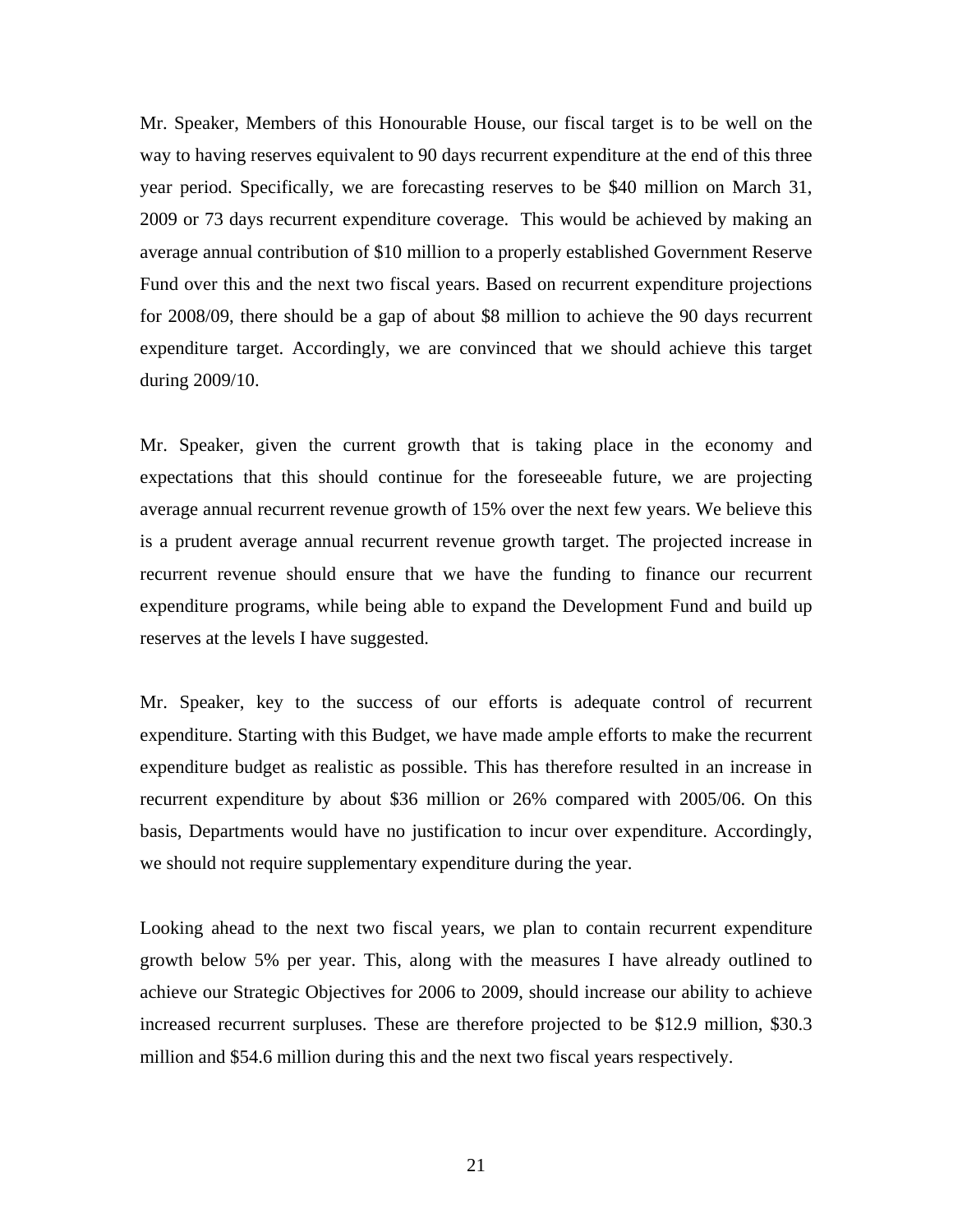Based on projections for not increasing recurrent expenditure, we would be able to expand local contribution to the Development Fund and build reserves. We are forecasting for locally financed development projects to average \$30 million during this and the next two fiscal years. This means that over the next few years, the People of these Islands can look forward to about \$90 million being invested in capital projects from local savings.

As the infrastructure demands of our country dictate, and the building up of reserves allow, our government would assess the need for further borrowing to modernize our infrastructure on all inhabited Islands. We plan to be compliant with the Borrowing Procedures throughout the next three years based on current borrowing plans.

#### *Measures to improve overall public financial management*

Mr. Speaker, the achievement of our Strategic Objectives and fiscal targets require continuous improvement in our financial system. This is necessary if we are to have more predictable financial outcomes. Therefore, as in past Budget Addresses, I would like to propose a few actions to be undertaken by this government to improve public financial management.

Firstly, successive governments have made notional contributions to reserve funds. However, such a Fund was never formally established. Funds were co-mingled with general government funds. This made it difficult to manage these funds. It was far too easy for governments to access these funds. It also made it difficult to ensure that adequate reserves were in place to back borrowing for instance. This cause delayed implementation of several capital projects. We cannot afford such delays. This is why, I am pleased, that for the benefit of this and future generations of People of this country, this government will take the steps necessary to formally establish a Government Reserve Fund as a '*special fund'* under the Finance and Audit Ordinance.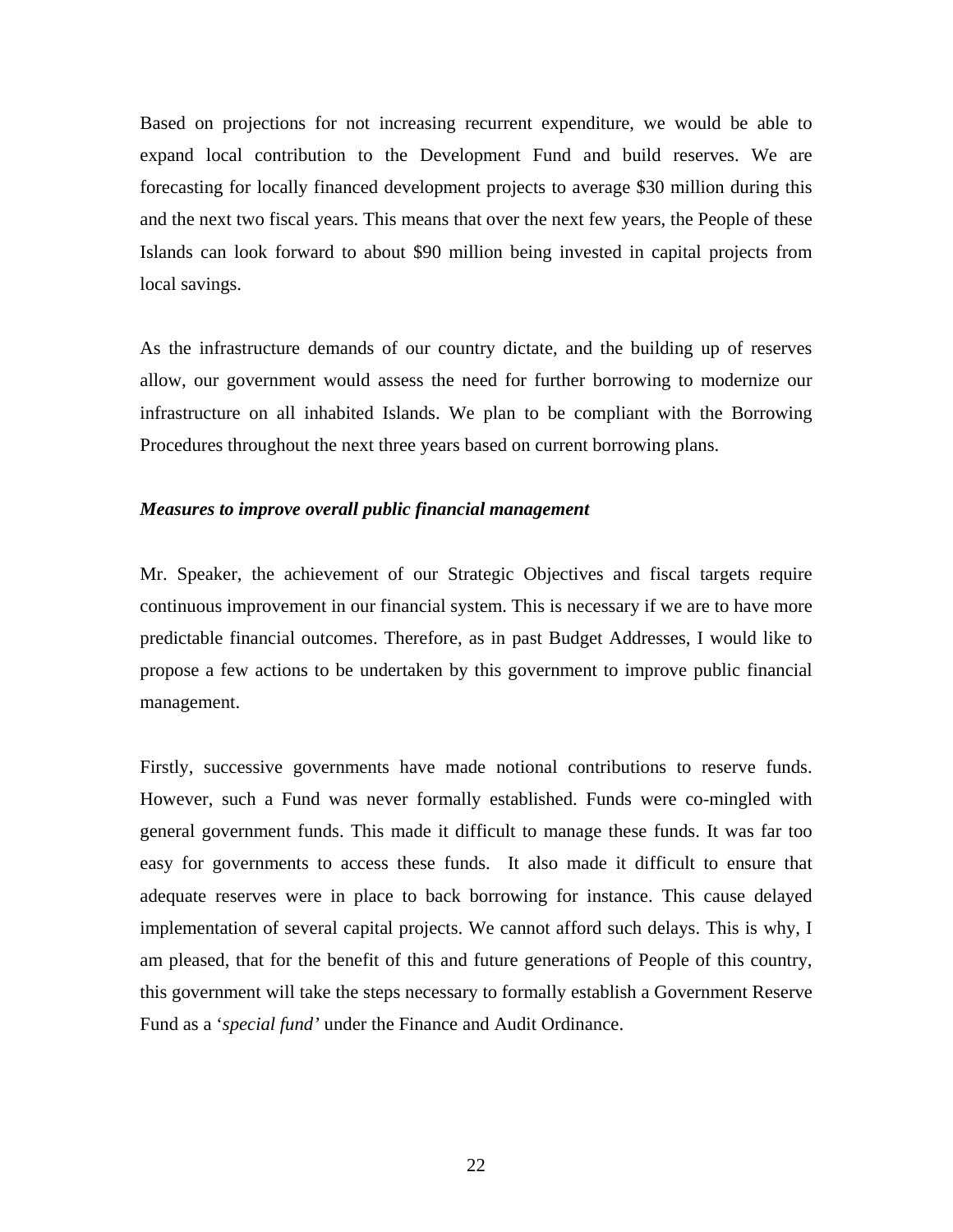Secondly, Mr. Speaker, our efforts to improve public financial management focus primarily on strengthening the ability of the Ministry of Finance to ensure more stable and predictable financial outcomes. Consistent with this, I am pleased to propose the following program of action which is to commence this year.

- 1. The Ministry of Finance will in the first instance host a post Budget session Seminar to discuss: monthly revenue and expenditure statements sent out by the Ministry of Finance; budget implementation matrix and administrative procedures for the Development Fund.
- 2. During the year, monthly meetings would be held between the Minister of Finance and other Ministers and Senior Ministry of Finance officials to review budget performance information. Similar meetings would be held with Permanent Secretaries and Heads of Departments.
- 3. Regular reports and presentations would be made to Executive Council by Senior Ministry of Finance staff to review and inform on budget performance. Based on these reports, appropriate policy actions would be adopted to ensure that fiscal targets could be achieved. It is envisaged that Executive Council would also summon other program managers to review performance.
- 4. The Accountant General's Department would be strengthened to improve the accuracy and timeliness of preparation of key financial reports.
- 5. The Budget preparation and monitoring process would be enhanced by the further strengthening of the Budget Office; and also by strengthening budget preparation at the level of the line Ministries by employing professional budget managers in key cost centres.
- 6. In the medium term, financial legislation would be reviewed to strengthen the role of the Ministry of Finance in controlling budget outcomes and improving overall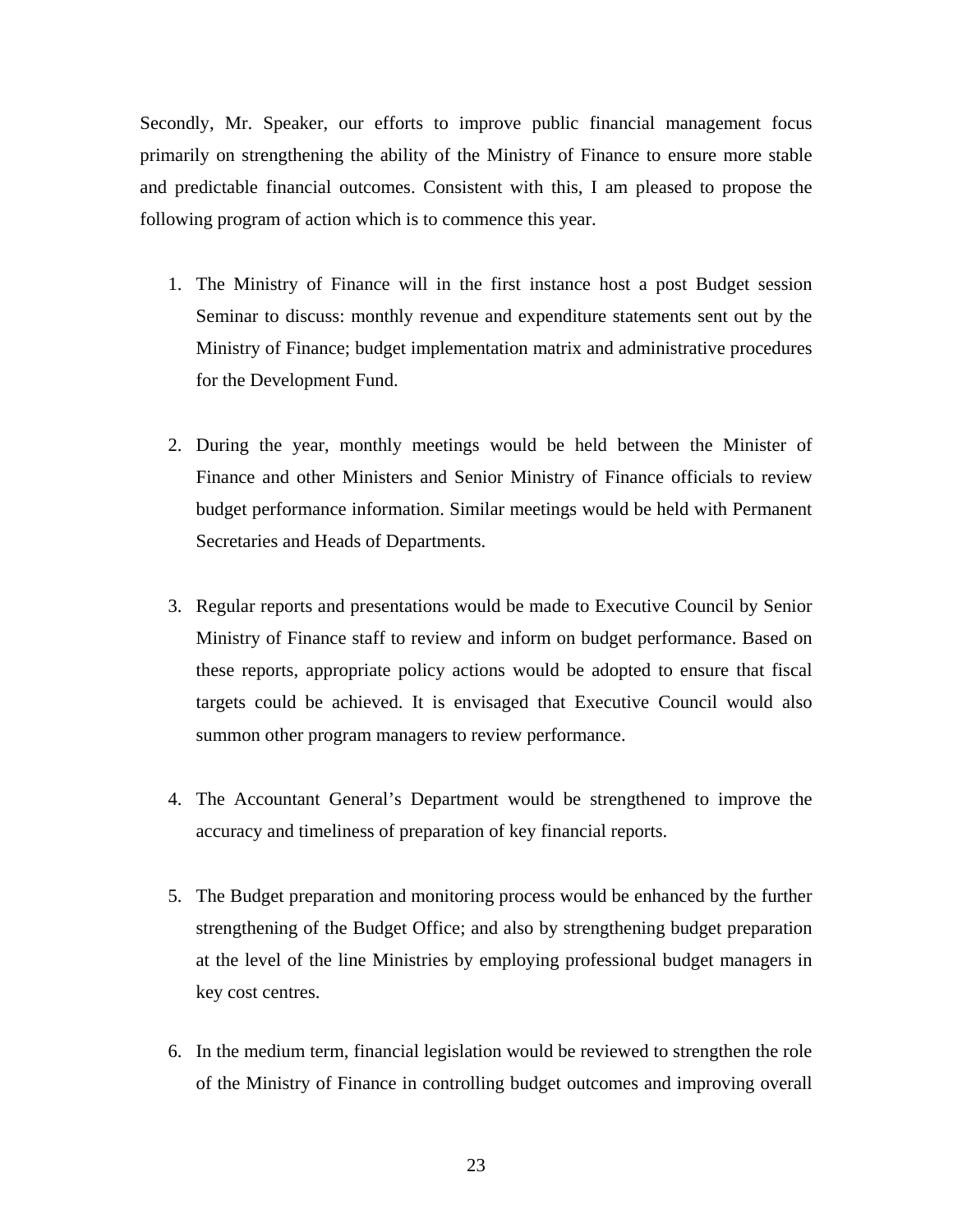financial management in line with best international practices. Particular emphasis would be made to improve financial management in statutory bodies.

### **Recurrent revenue forecast – 2006/07**

Mr. Speaker, I now propose to discuss our recurrent revenue forecasts for the new financial year.

Recurrent revenue for 2006/07 is estimated at \$192.5 million. This is based on existing fees and charges, which would remain the same for the new financial year. Our revenue projection is a \$32.3 million or 20% increase over 2005/06 outturn. Mr. Speaker, this is a realistic forecast given the 30% increase in recurrent revenue during 2005/06. It is also consistent with a growing economy and ongoing efforts to improve revenue collection. As part of our efforts, we plan to improve revenue forecasting by developing 'strategic' relationships with private sector actors in the various sectors.

Ladies and Gentlemen, I would like to refer you to the chart on page 2-1 of the Budget booklet, which shows the distribution of government recurrent revenue. It shows that taxes, duties and fees and charges account for about 91% of all revenue, with 39%, 36% and 16% respectively.

Mr. Speaker, the majority of revenue heads are showing increases. This confirms that current economic expansion is being felt throughout the entire economy. This notwithstanding, as expected, the majority of recurrent revenue would be collected in sectors related to the tourism, construction and real estate.

**One.** Due to ongoing construction activity as a number of resort projects continue and the increase in residential housing construction, we project import duties at \$67.5 million. This represents an increase of about \$12 million or 21% over 2005/06.

**Two.** Stamp duty on land transactions is projected at \$40 million, which is \$8.2 million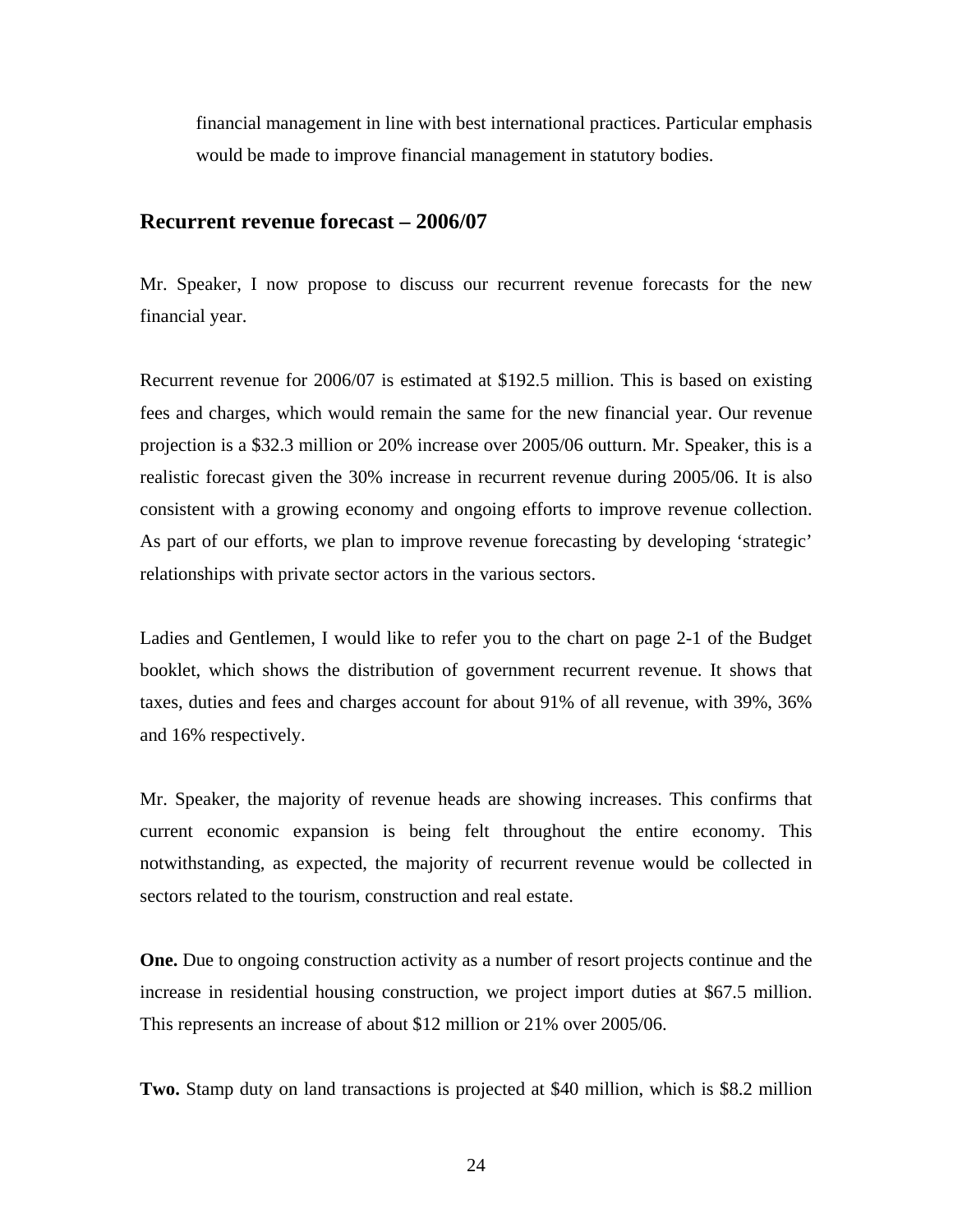or a 26 % increase over last year's outturn. Mr. Speaker, this is a prudent figure, which I would like to discuss some more. As we continue our thrust to promote up-market residential tourism and attract high net worth individuals to our shores, the value of investments should continue to increase. This should have positive implications for the amount of stamp duty to be collected, as a number of major projects are ongoing or about to commence.

**Three.** Accommodation Tax is projected to increase by \$ 3.3 million to \$17 million, representing a 24 % increase over 2005/06 outturn of \$ 13.7 million. This increase in accommodation tax translates to increased room occupancy rates in the sector and the opening of new properties such as, the first phase of the St. Charles Condominium in North Caicos and the Amanyara Resort and the Somerset on Grace Bay in Providenciales.

**Four.** Work Permit fees are projected to increase from \$ 15.7 million to \$19.5 million, an increase of 6%. This is consistent with the need to allow in more guest-workers to augment local labour supply bottlenecks.

**Five**. Business Licence fee is projected to increase from \$1.6 million during 2005/06 to \$1.7 million for 2006/07 or 6%, on account of increased economic and entrepreneurial activity throughout the entire country.

**Six.** Visitor arrivals is projected to increase by a further 10% during this year. Accordingly, Airport Departure Tax is projected to increase by \$200,000, from an outturn of \$4.5 million during 2005/06 to \$4.7 million during 2006/07.

**Seven**. Cargo dues is projected to increase by about \$500,000, from an outturn of \$2.9 million to about \$3.5 million during 2006/07.

**Eight**. Port Security fees is projected to increase from \$516,482 to \$1.2 million during 2006/07.

25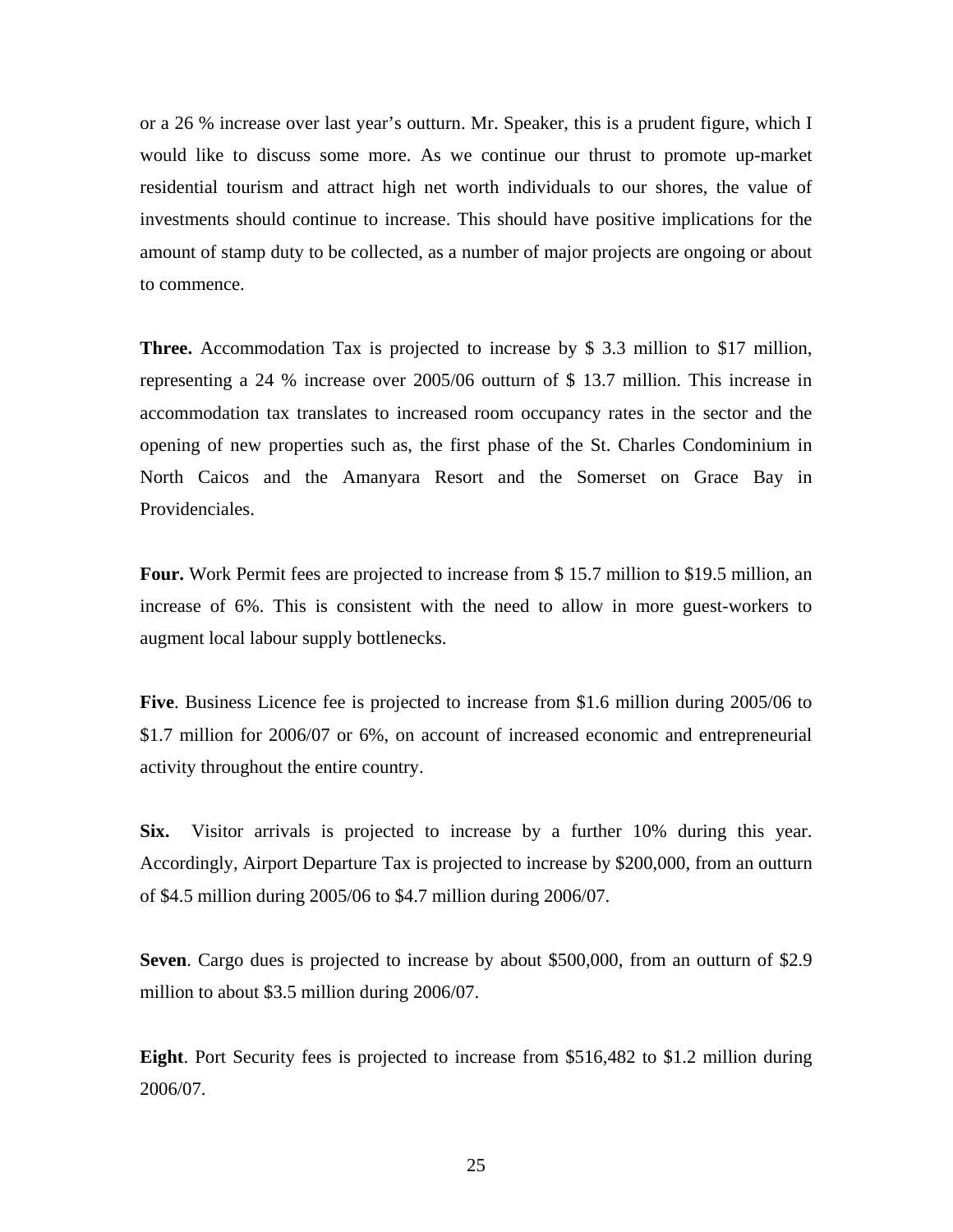**Nine.** Motor Vehicle License revenue should increase from \$1.5 million to \$1.9 million during 2006/07; while Drivers License income should increase from about \$420,000 to \$700,000 during 2006/07.

### **2006/07 Recurrent Expenditure Plans**

Mr. Speaker, the success of our efforts to improve overall financial management in these Islands would enable us to implement our recurrent expenditure programs in a stable and predictable manner. There would be no uncertainty concerning our ability to implement our programs to impact the lives of our citizens across the length and breath of these Islands. It therefore gives me pleasure to inform the nation of our main recurrent expenditure programs for the new financial year.

Mr. Speaker, I would begin my review of the recurrent expenditure plans by presenting the traditional analysis of recurrent expenditure plans for 2006/07. I wish to refer you to section 2 of the Budget booklet. The pie chart on page 2-3 shows that the bulk of recurrent expenditure is allocated to the Ministry of Finance and Health, the Ministry of Education, Youth, Sports and Social Development, and the Office of the Chief Minister and Ministry of Development with 31.9%, 19.4% and 15.3% of the total, respectively.

The Ministry of Communications and Works accounts for 11.1% of total recurrent expenditure; while the Ministry of Home Affairs and the Ministry of Natural Resources account for 7.4% and 3.4% respectively of the total. The current distribution of expenditure across ministries compares favourably with past allocations. This is indicative of successive governments' commitment to promoting development in the Islands, and to providing improved healthcare, education and social services for our people.

Mr. Speaker, Ladies and Gentlemen, the Royal Turks and Caicos Islands Police Force is allocated 7.9 % of total recurrent expenditure. This is an increase of one-half percent over last year and is consistent with our commitment to improving public safety in the Islands.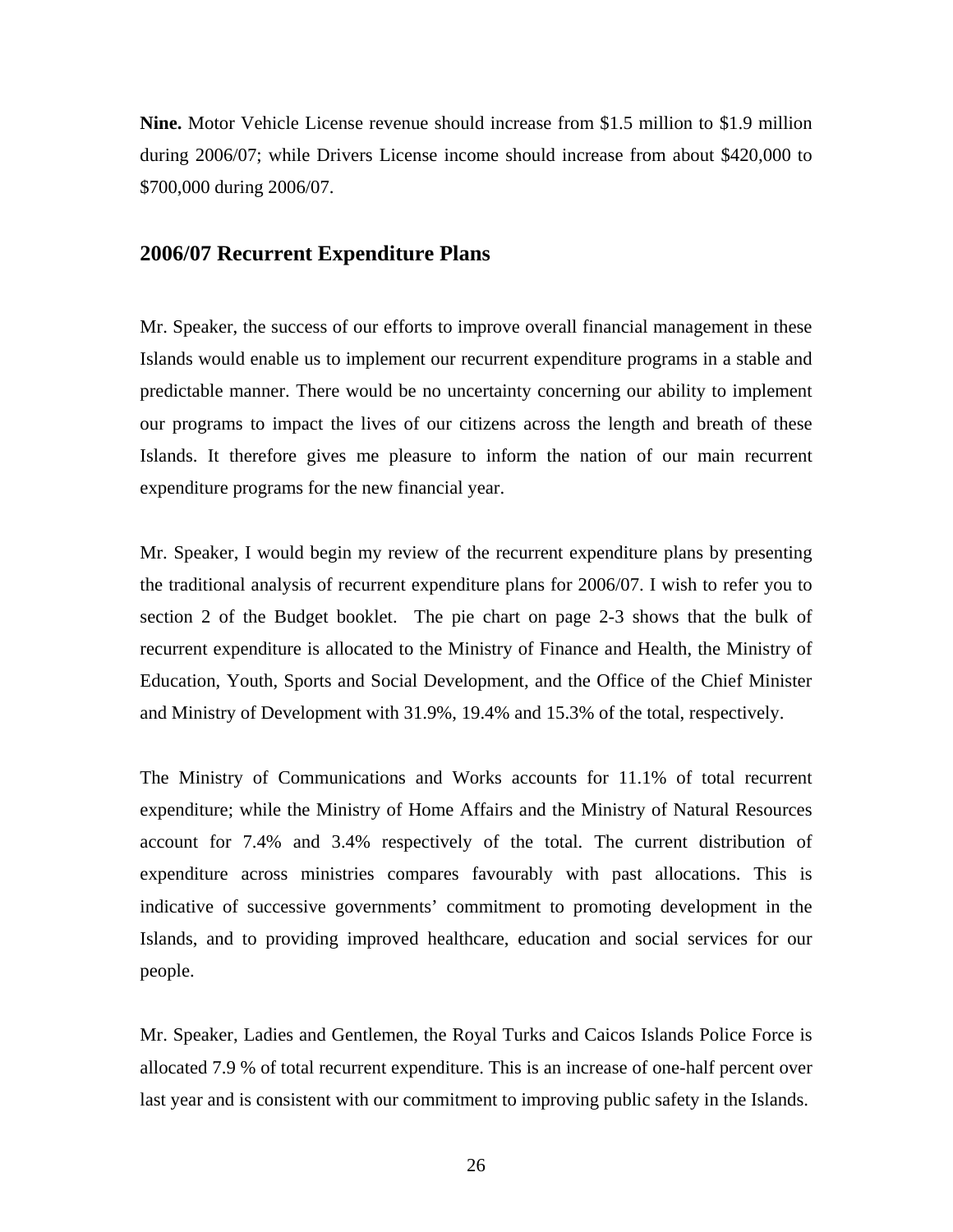Mr. Speaker, the main areas of costs are as follows:

- Across all ministries, employment cost is estimated at \$79.8 million and accounts for 44.4% of total recurrent expenditure. Accordingly, these estimates are comparable to those for 2005/06.
- Debt service payments are estimated at \$5.8 million, up from \$3.2 million in 2005/06; an increase of \$2.5 million. Debt service costs are equivalent to 3.2% and 3% of total recurrent expenditure and recurrent revenue respectively.
- Total expenditure for the Royal Turks and Caicos Islands Police Force is increased by \$4.5 million, from \$9.7 million during 2005/06 to \$14.2 million for the year. This represents an increase of 44%, which is higher than the 26% total increase in recurrent expenditure.
- The subvention to the Tourist Board has been increased by \$3.6 million to \$8.7 million, an increase of 71% over 2005/06.
- The amount for Overseas Medical Treatment is increased to \$8 million, up from the \$4 million originally approved for 2005/06. This amount is about \$3 million below the 2005/06 outturn. However, we are confident that costs can be contained within the allocated amount as the Medical Referral program is consolidated and efforts to verify overseas costs take effect. In addition, a Dialysis Unit will be opened on Providenciales, which would lessen inter-islands travel costs for dialysis patients.
- The budget for drugs and medicine at the Grand Turk Hospital and Myrtle Rigby Health Complex has been increased from \$600,000 to \$800,000 and \$550,000 to \$650,000, respectively.
- Cost for rental of buildings is increased by 18%, from \$2.2 million to \$2.6 million. This reflects increase in rental of buildings to expand service delivery on Grand Turk and Providenciales.
- Cost for maintenance of public assets by the Engineering and Maintenance Services Department have been consolidated under a new cost centre – program number 082. As part of this change and consistent with the PWD Change Program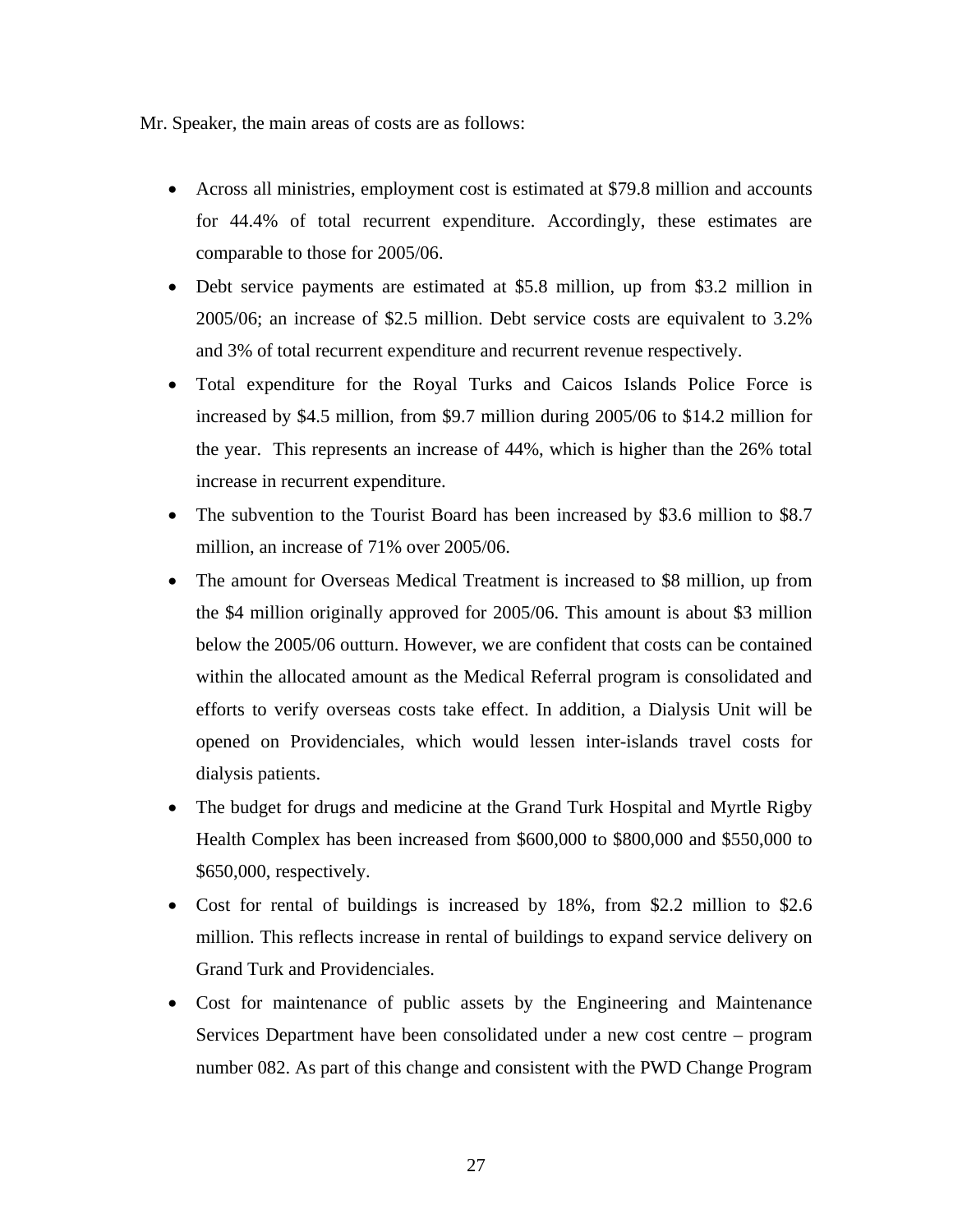recommendations, maintenance costs have been increased by 132%, from about \$2.6 million to \$6.4 million.

- In the Ministry of Education, the subvention to the Sports Commission is increased by \$450,000 from the original estimate for 2005/06 to \$818,396.
- Also in the Ministry of Education, continuing scholarship cost is increased by \$4.2 million, from the original budgeted amount of \$8.8 million to \$13.0 million. This is slightly below the 2005/06 outturn of \$13.3 million. However, we are confident that costs could be contained within this amount as the effects of the introduction of the new Scholarship Program take effect. Additionally, we propose to increase scholarship lending funds made available to TCInvest by over \$1 million, as part of a new line of credit for \$7 million. This should reduce scholarship costs by allowing more persons to finance their tertiary education needs themselves.

Mr. Speaker, during 2005/06, the majority of expenditure programs experienced overexpenditure compared to their original budgets. Accordingly, in addition to the major program expenditure increases discussed previously, we had to allocate small increases to most programs.

Mr. Speaker, a detailed analysis of the manpower situation shows that the total number of employees has increased to 2,626, an increase of 159 over last year. This is distributed as follows: 2,053 established staff, an increase of 152; and 573 non-established staff, an increase of 7.

The main areas of increased established staff allocations are as follows:

| Royal Turks and Caicos Police Force    | 42              |
|----------------------------------------|-----------------|
| <b>Immigration Department</b>          | 15.             |
| Myrtle Rigby Health Complex            | 12 <sup>7</sup> |
| <b>Environmental Health Department</b> | 10              |
| <b>Grand Turk Hospital</b>             |                 |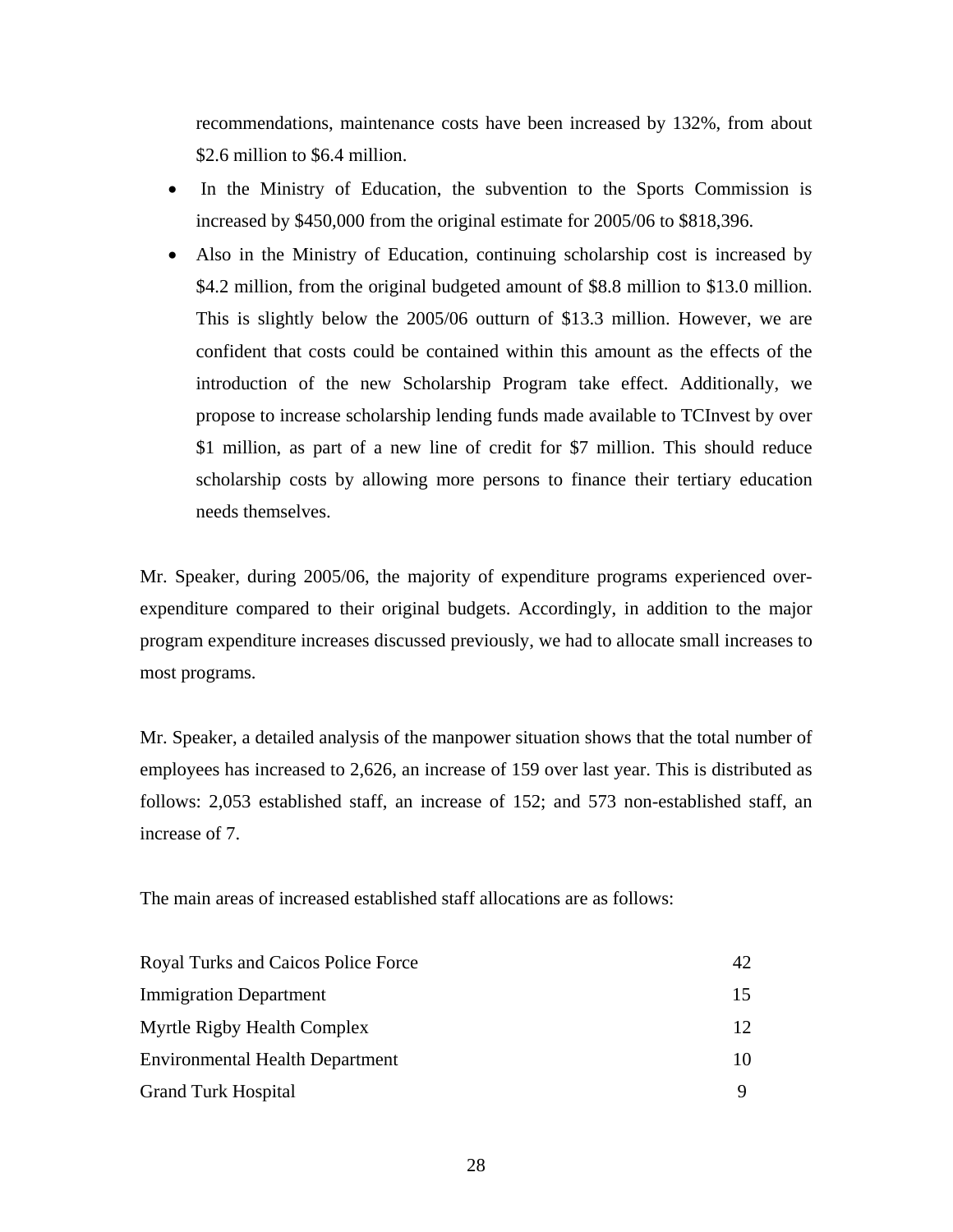Mr. Speaker, several departments have been reengineered and this has affected the distribution of staff between departments. For instance, the PWD Change Management Project and the decision to convert the Civil Aviation Department into two statutory bodies have had implications for distribution of staff between the new divisions for the Engineering and Maintenance Service Department, the Office of the Chief Minister and Ministry of Planning, Tourism, Development and District Administration and the Domestic Fire Department. It is noted that staff level in the Office of the Chief Minister and Ministry of Planning, Tourism, Development and District Administration moved from 267 to 62 due to the reengineering of the Civil Aviation Department.

Mr. Speaker, more than twenty other cost centres have established staff increases below 6 new positions. Only a few cost centres had no increases or showed a reduction in new staff positions compared with 2005/06.

In my last Budget Address, I highlighted the importance of a professional, highly motivated and results-driven civil service. I also outlined a number of initiatives to achieve this objective. Earlier in this address, I outlined some of the progress made in achieving this outcome during 2006/07. Ladies and Gentlemen, I am sure our civil servants would be pleased to know that we have budgeted about \$7.0 million to implement the agreed recommendation of the public sector restructuring and re-grading exercise, which would be retroactive from April 1, 2006. Under this initiative, civil servants can look forward to receiving salary increases based on the relative grading of each post.

Mr. Speaker, our efforts in the area of civil service capacity building will continue and will encompass the entire service. The following initiatives should be introduced in the short-term to medium-term:

- A Training Needs Survey would be undertaken, to prioritise training needs.
- Increased funding would be provided to implement the results of the Training Needs Survey, with special emphasis on the enhancing of skills of middle and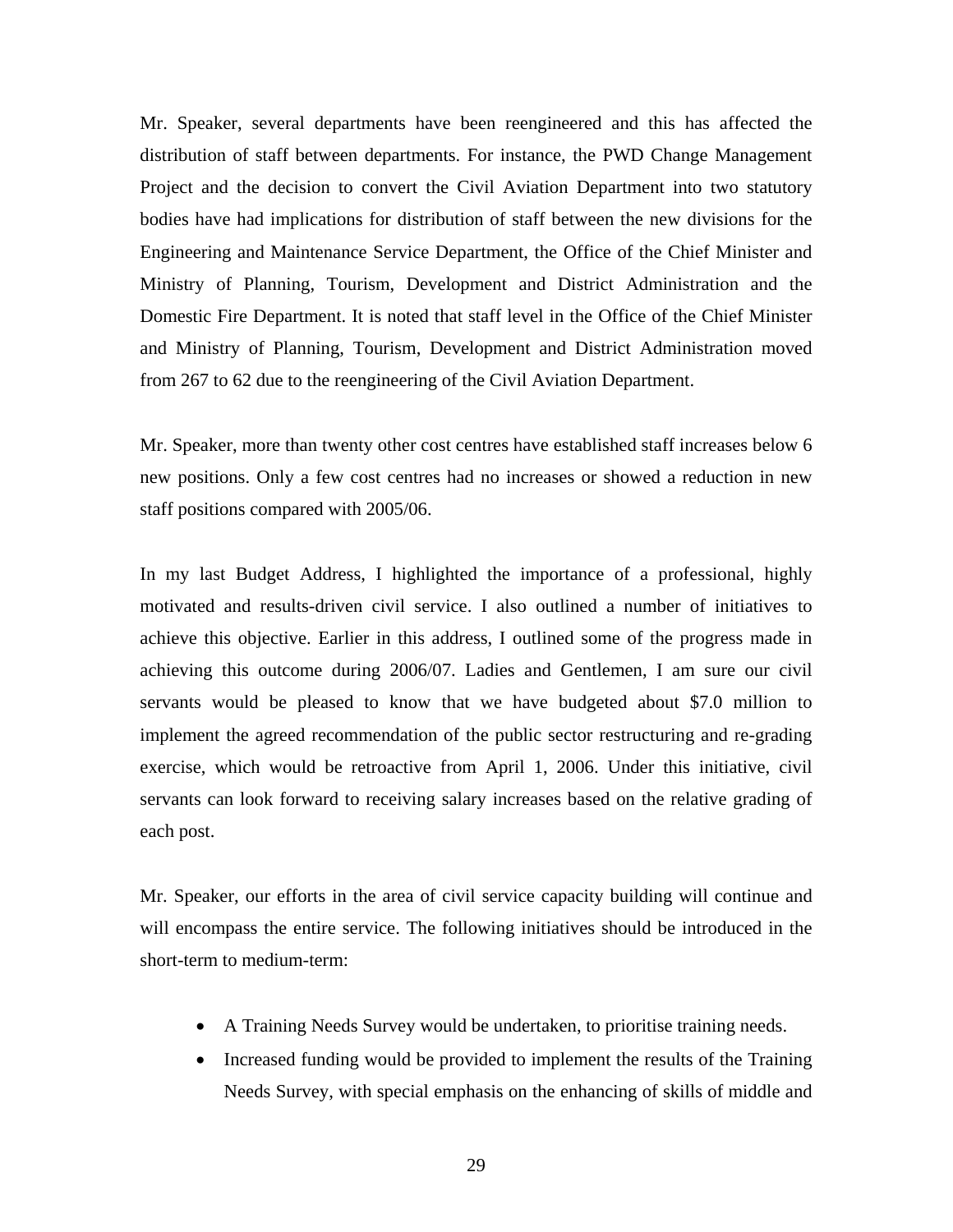senior level employees.

- A program would be implemented to recognize and reward outstanding performance.
- Efforts would be made to formalize the process of succession planning for key positions, service-wide.
- General Orders would be reviewed to bring them in line with modern Industrial Relations practices.

Mr. Speaker, five new cost centres have been introduced to improve transparency of the Budget process. These new cost centres include: 081- EMS Project Management Division, 082 - EMS Maintenance Division, 083 – Gender Affairs Unit, 084 - Chief Secretary's Office, Providenciales and 085 – Electoral Office.

Mr. Speaker, I would like to draw your attention to the fact that Head 068 – Development Servicing has been modified to separate interest payments on loans and properly capture principal repayments. Under these modifications, we can track the interest and principal payments which are directly associated with each loan taken out by the government.

### **2006/07 Capital Revenue**

Mr. Speaker, I would like to present the details of our capital revenue projections. Capital receipts from all sources are forecasted at \$83.3 million. Local capital revenue is estimated at approximately \$35.5 million and grants at \$6.8 million. Proceeds from borrowing are projected at \$41 million. This also includes the \$10 million loan approved for the South Dock and Five Cays Roads project during 2005/06.

Mr. Speaker, I refer you to page 2-9 of the Budget document, where the pie chart shows that grants, loans and locally financed projects account for 8%, 52% and 39% respectively of capital receipts. It is noted that the percentage of locally financed projects is 6% higher this year compared to last year.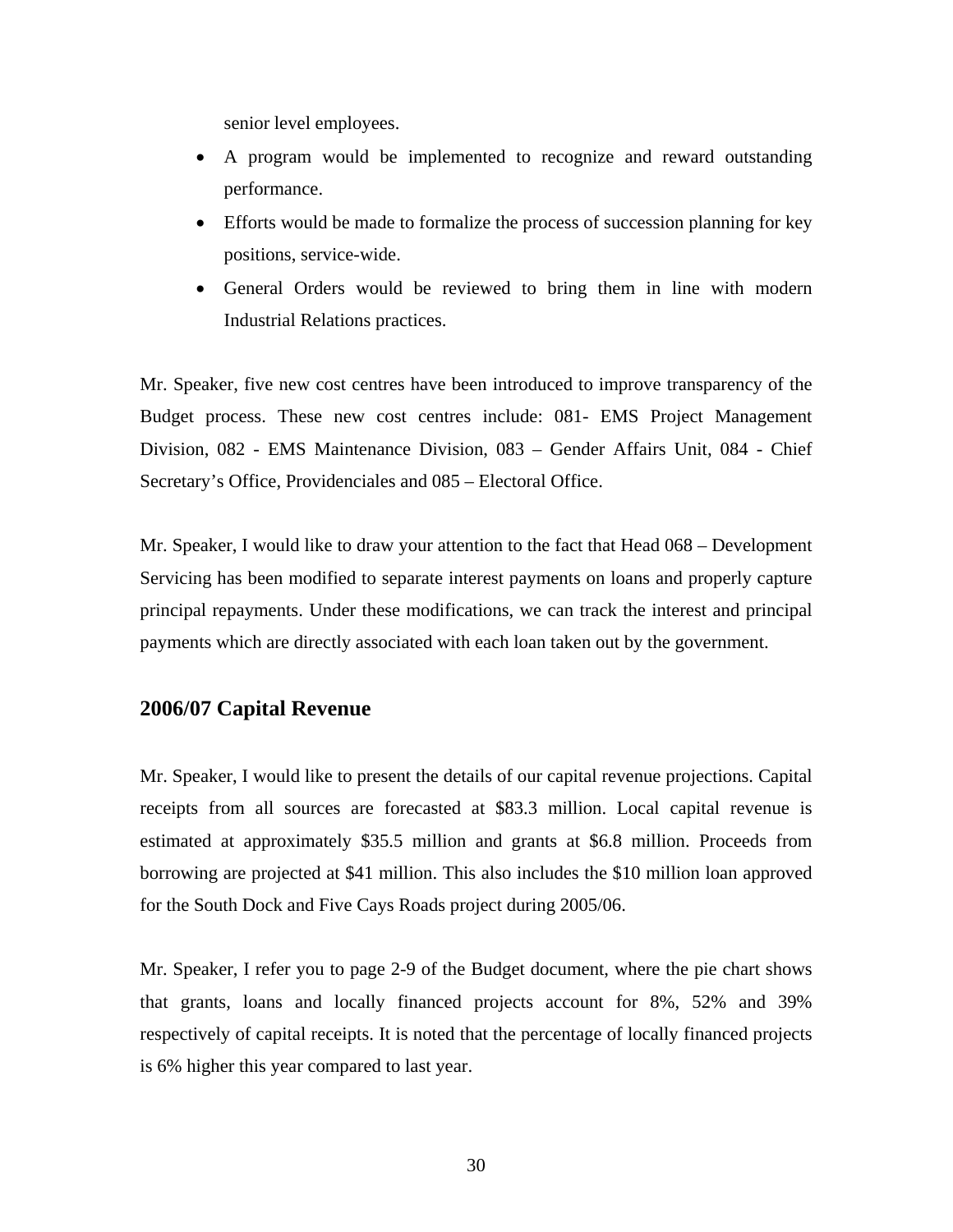Grant proceeds consist of a grant from the Caribbean Development Bank, under the 5<sup>th</sup> Basic Needs Trust Fund Program and from the European Commission as part of the  $9<sup>th</sup>$ European Development Fund.

Members of this Honourable House would be pleased to know that we have made good progress in finalizing the Financing Proposal for the 9<sup>th</sup> European Development Fund. The delay in concluding these arrangements has been a source of frustration for the Turks and Caicos Islands and indeed the other Overseas Countries and Territories. However, at last, we are optimistic that we should be receiving the first tranche of funding from the Commissions within a few months and a second tranche by February 2007.

## **Public Sector Debt**

Mr. Speaker, a significant percentage of capital revenue is from the proceeds of loans. At this time, I would like to discuss public sector debt in more detail for the benefit of the Public, less this issue be misconstrued for political reasons.

At the end of the last financial year, total approved public sector debt was \$73 million or about 16% of Gross Domestic Product. During the year, and in direct proportion to our liquid assets, we plan to seek approval to borrow up to \$30 million. This would bring total public sector debt to about \$100 million. This would then be equivalent to just under 25% of Gross Domestic Product.

The majority of public sector debt, about \$83 million, would be directly handled by the Government. The remainder would be handled by TCInvest. The majority of direct government debt will mature between 12 and15 years, and attract fixed interest rates.

Mr. Speaker, as I pointed out in a previous Budget Address, borrowing is a legitimate tool of any government's policy, which should be used prudently. Mr. Speaker, I am convinced that successive governments have borrowed prudently. The main projects financed from loan proceeds namely, Leeward Highway, Lower Bight Road and North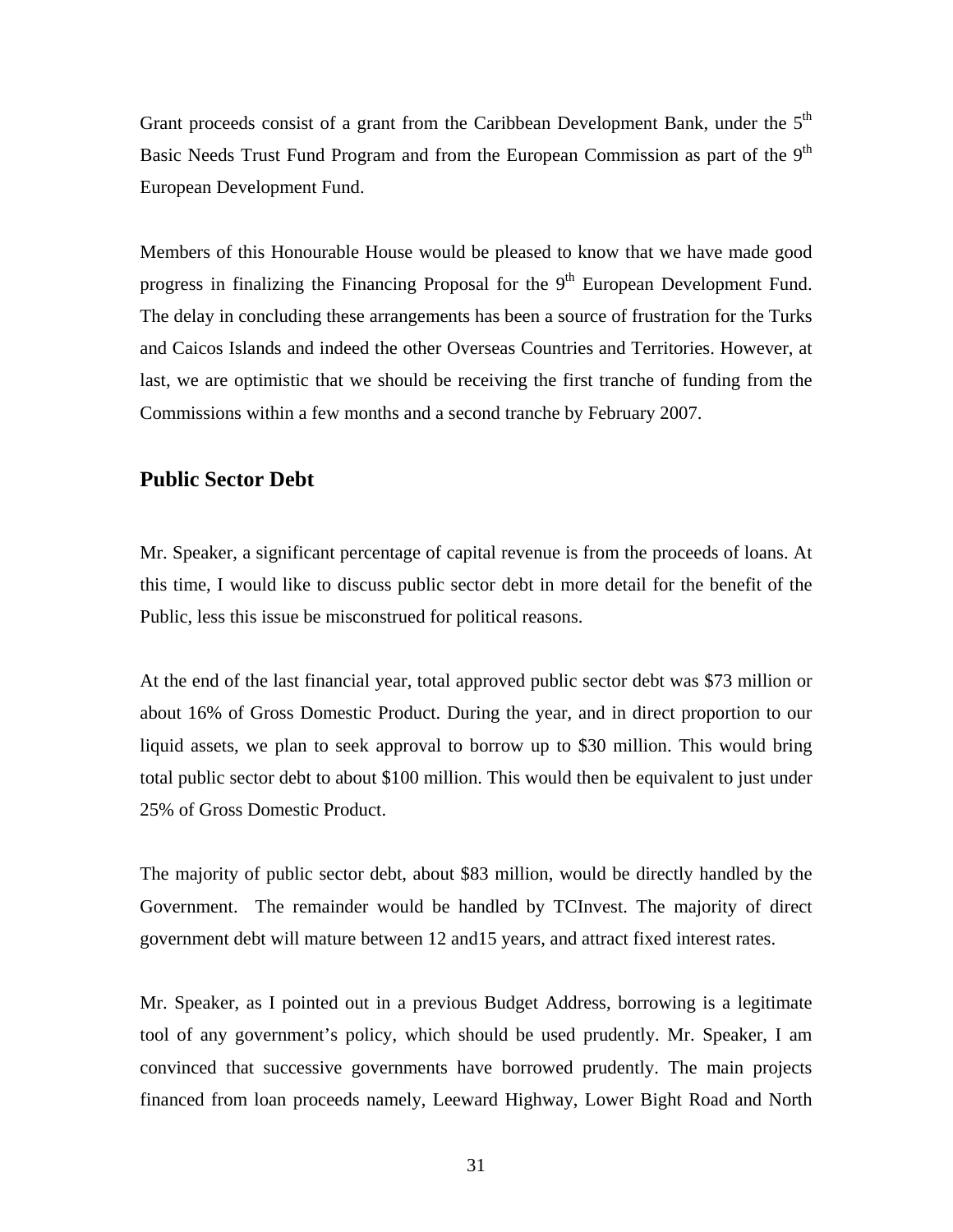Caicos Port are testament of this fact. In all likelihood, these projects could not have been financed except through borrowing. However, Mr. Speaker, I am afraid, that over the years, the partisan nature of the debate on this important policy instrument has demonised it. It is time persons from both sides of the political divide accept the fact that as we grow and develop, governments would have to borrow to implement essential projects.

At this time, I must note and congratulate the West Caicos Development Project on being able to procure a loan from Lehman Brothers in the amount of \$100 million to build the Ritz Carlton and private home development on West Caicos. It is worth noting that three years ago, such a loan would not have been forthcoming from such a reputable institution for a development in the Turks and Caicos Islands, because the confidence of the funding agencies in the strength of our economy was not there. As a result of this Government's hard work, we are turning the tide and attracting international institutions of high repute which now have confidence in the sustainability of our economic policies.

I make this point, Mr. Speaker, only to highlight the fact that if international institutions and investors have this level of confidence in our Government and this country to advance a loan to a developer in the amount of \$100 million, then our people and institutions ought to have the same level of confidence, if not a greater degree, in our country as well. Please also note, Mr. Speaker, that this single loan transaction for investment on our shores is more than our Government's entire debt stock.

Mr. Speaker, Members of this Honourable House, Government's borrowing is approved in accordance with the Borrowing Procedures that were agreed to with the United Kingdom Government in 2002. Under these Procedures, government debt is deemed to be sustainable once three borrowing ratios are satisfied. These ratios are: the net debt ratio, the debt service ratio and the assets ratio.

Mr. Speaker, analyses undertaken by my technical staff indicate that the Government is and should remain compliant with all of the borrowing ratios over the long term, based on current budget performance and projected debt levels. To illustrate: the Borrowing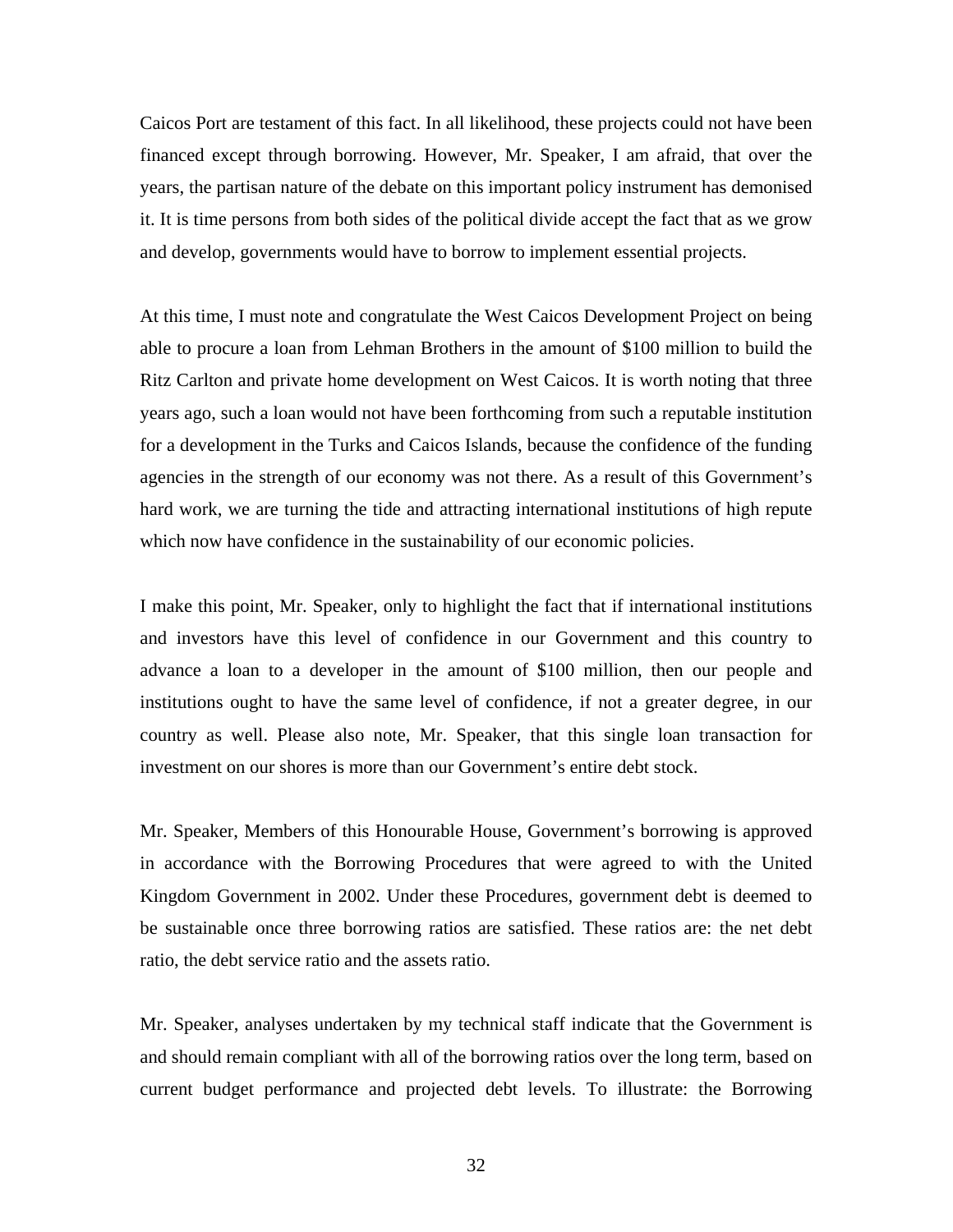Procedures allow maximum debt service and net debt of 8% and 80% of recurrent revenue respectively. Our analysis projects maximum debt service and net debt below 4% and 45% over the medium term. Our projections also show that we should be compliant with the assets ratio over the next few years.

These results suggest that there will be scope for further borrowing by the Government, if necessary, to implement critical development projects. Mr. Speaker, Government's compliance with the borrowing ratios - with additional scope to borrow - is indicative of our prudent debt management policies. This, again, confirms that our debt is sustainable and that we are not taking this country on a borrowing binge, as some would want you to believe.

Mr. Speaker, public debt sustainability is also assessed in relationship to gross debt and debt service as a percentage of Gross Domestic Product (GDP) and recurrent revenue respectively. It is generally accepted that total debt exceeding 60% of GDP and debt service exceeding 15% of government recurrent revenue are indicative of unsustainable debt. The government's total debt and debt service payments are below 25% and 2% of Gross Domestic Product and recurrent revenue, respectively. These compare very favourably against international benchmarks for debt and debt service payments.

Mr. Speaker, all of the Overseas Territories have agreed Borrowing Procedures with the United Kingdom. These include the same borrowing ratios used in the Turks and Caicos Islands. Discussions with my colleagues in the other Overseas Territories suggest that the borrowing ratios are a constraint on borrowing and infrastructure provision. Most of the territories grapple with the assets ratio. The average net debt and debt service ratios during 2005 were 26% and 4.8% respectively in the other Overseas Territories compared with 24% and 3.2% respectively in the Turks and Caicos Islands.

Mr. Speaker, as I indicated when I introduced the Loan (South Dock and Five Cays Road) Ordinance 2006, I restate that as part of our debt management policy, the Ministry of Finance will engage the services of an international ratings agency such as Moody's or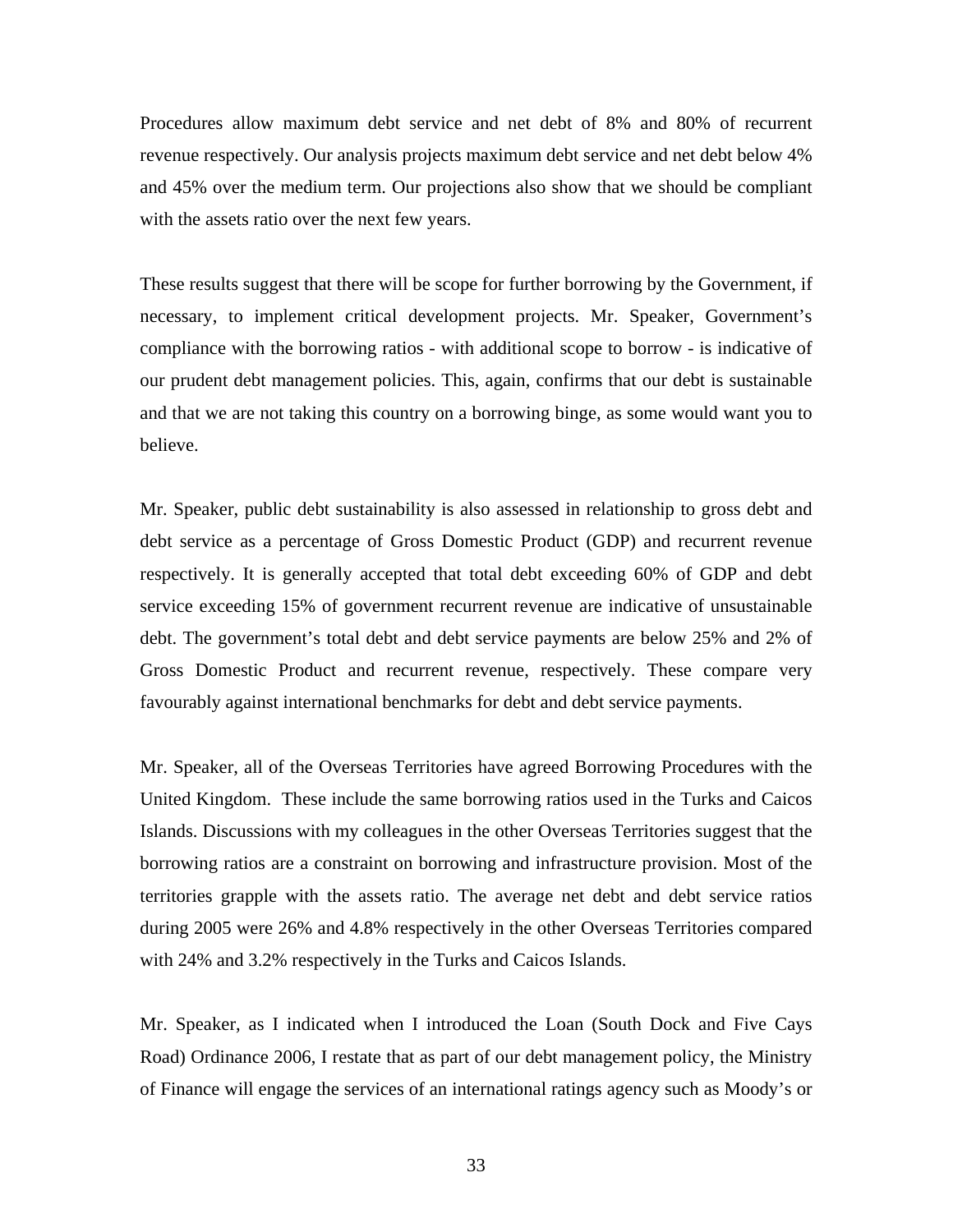Standard & Poors to obtain a sovereign rating for government debt. Given current economic performance, we are confident that we would be able to obtain an investment grade rating. This should allow the Government to be able to borrow on even more favourable terms and to access international capital markets in the USA and UK.

# **2006/07 Capital Expenditure Plans**

Mr. Speaker, I would now like to inform the people of this country of our capital expenditure programs for 2006/07.

### *Locally financed projects*

The achievement of our Strategic Objectives for 2006 to 2009 would enable us to expand the local component of the Development Fund, both to finance larger projects and lessen the need to borrow. Both are prudent measures! We are already achieving this goal. We will continue to do so. During 2006/07, the amount for locally financed development projects is estimated at \$33.5 million, an increase of \$10.3 million for the year. In line with this, I am very pleased to inform the People of these Islands of some of the major projects their government would be investing their savings in during 2006/07.

First, in furtherance of our commitment to fully implement the Crime Reduction Plan of the Royal Turks and Caicos Islands Police Force, we have budgeted in excess of \$1 million to improve police facilities. We will refurbish the barracks on Grand Turk and South Caicos. We have budgeted \$100,000 to begin planning works for a new Police Station on Providenciales, which is expected to cost about \$3 million. In addition, we have budgeted \$500,000 this year, to procure additional vehicles for the Force and commence the installation of Close Circuit Television at strategic areas throughout the country.

Second, a sum of \$200,000 will be invested to complete the construction of the Community Centre in Kew on North Caicos.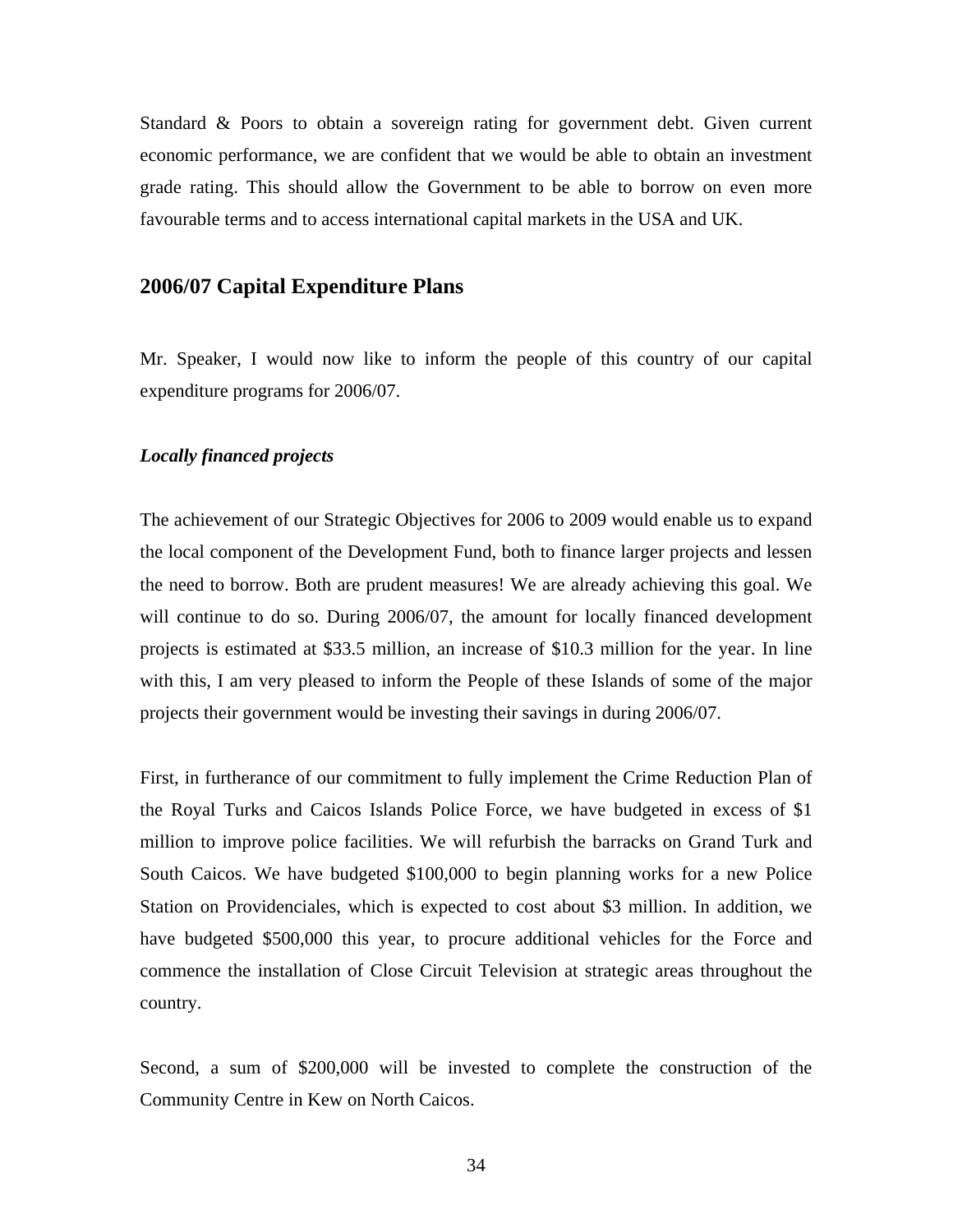Third, to improve the functioning of the civil aviation system and sustain its contribution to our economic development, we have budgeted over \$1 million to improve security, navigation, air traffic control systems and runway and taxiway strengthening at the main airports.

Fourth, the Community Development Projects initiative commenced by this government has resulted in the implementation of a number of beneficial community projects throughout the Islands. It has also resulted in further empowerment of District Boards and other community based groups. I am therefore pleased that over \$1.5 million is being invested for the continuation of this initiative.

Fifth, members of the Salt Cay District Board visited my technical staff and me recently to present their community project needs. I am very pleased to inform them that we have heard them and an amount of \$200,000 is being allocated for community projects on Salt Cay, an increase of \$50,000 over last year's allocation.

Sixth, the Financial Services sector is an important component of our economic diversification effort. In this regard, I am pleased that together we have budgeted about \$350,000 for an E-Initiative and Marketing program for the sector.

Seventh, we have allocated in excess of \$900,000 for the procurement of medical equipment and needed improvements to facilities before the two new hospitals come on stream. These include: \$150,000 for new Health Information System; \$113,000 for a new Ultrasound for Grand Turk Hospital; \$250,000 for the establishment of a Dialysis Unit on Providenciales; \$90,000 for improvement to the mortuary service at the Myrtle Rigby Clinic and \$50,000 for the establishment of a Physiotherapy Unit on North Caicos.

Eighth, we have budgeted over \$200,000 for the renovation of the Clinic on Middle Caicos and \$100,000 to commence preparation for the Community Mental Health Programme.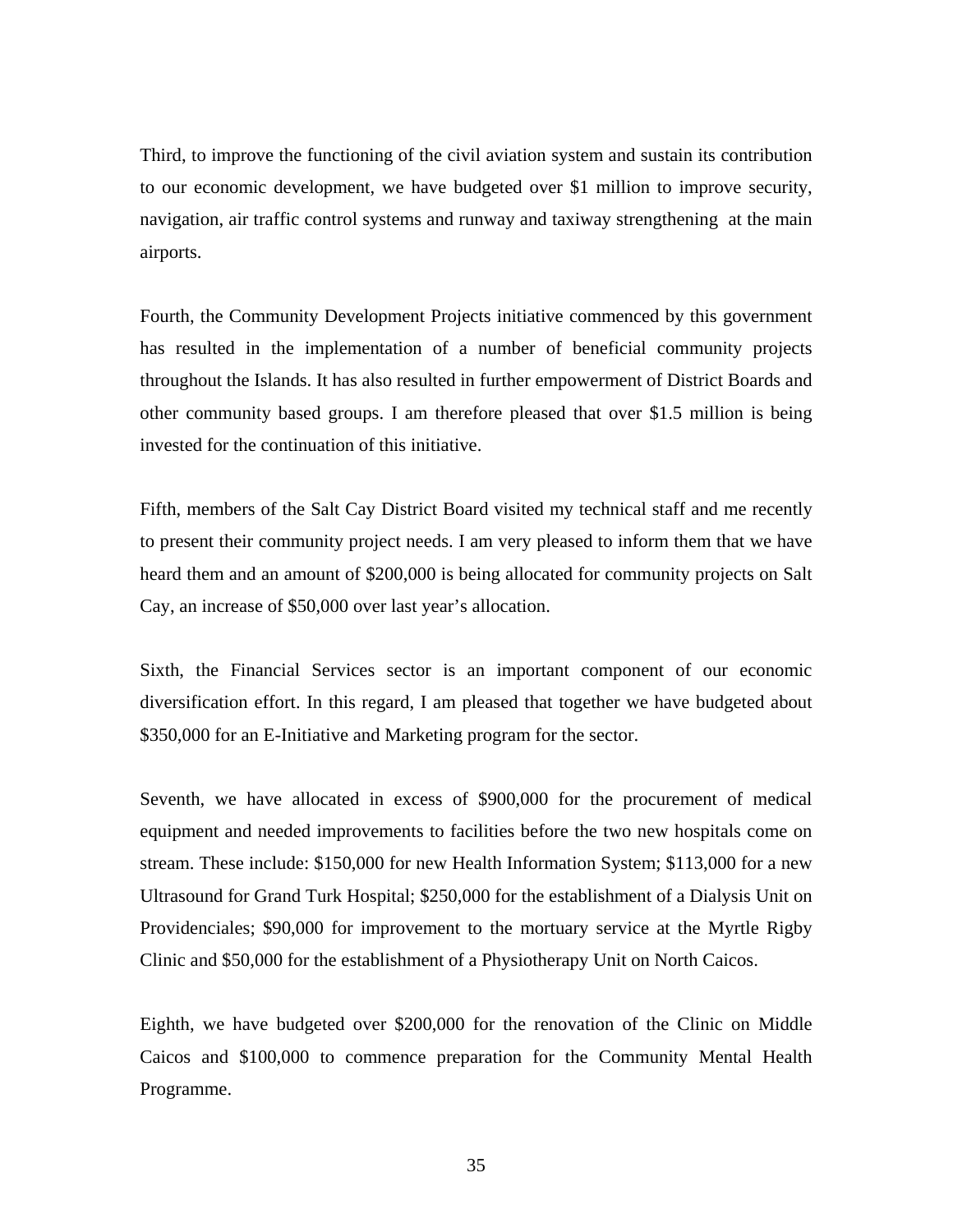Ninth, a further investment of \$750,000 is allocated for the continuation of the Low Income Special Housing Loan Program at TCInvest.

Tenth, the proper functioning of the Land Registry and the Land and Survey Offices is essential to facilitate the private sector. This is why I am pleased that in excess of \$700,000 is budgeted to refurbish both Offices, procure new equipment, and introduce new computerized data management systems.

Eleventh, the public on South Caicos would be pleased to learn that \$65,000 is allocated to procure a new refuse collection vehicle and compactor, while \$100,000 is allocated to construct a Dog Shelter and Quarantine facilities on Providenciales and Grand Turk.

Twelfth, the public on Salt Cay would also be pleased that a sum of \$600,000 is budgeted to resurface the runway and fence the airport.

Thirteenth, a sum of \$100,000 is budgeted to refurbish and extend the Post Office on Providenciales.

Fourteenth, the people of Middle Caicos would be pleased to know that after several years, plans are being advanced for the construction of a new government office block in Conch Bar. A sum of just under \$2 million is allowed for this project.

Fifteenth, I am sure the Honourable Minister of Sports will inform the people of this country of how proud she felt to receive the baton to formally signify that the Turks and Caicos Islands will be the host of the CARIFTA Games in 2007. Plans are very much advanced to ensure the successful hosting of these Games. A sum of \$4.7 million is budgeted to meet the cost of the games.

Sixteenth, a sum of just over \$1 million is allocated for the construction of the National Disaster Management and Emergency Command Centre on Grand Turk, upgrading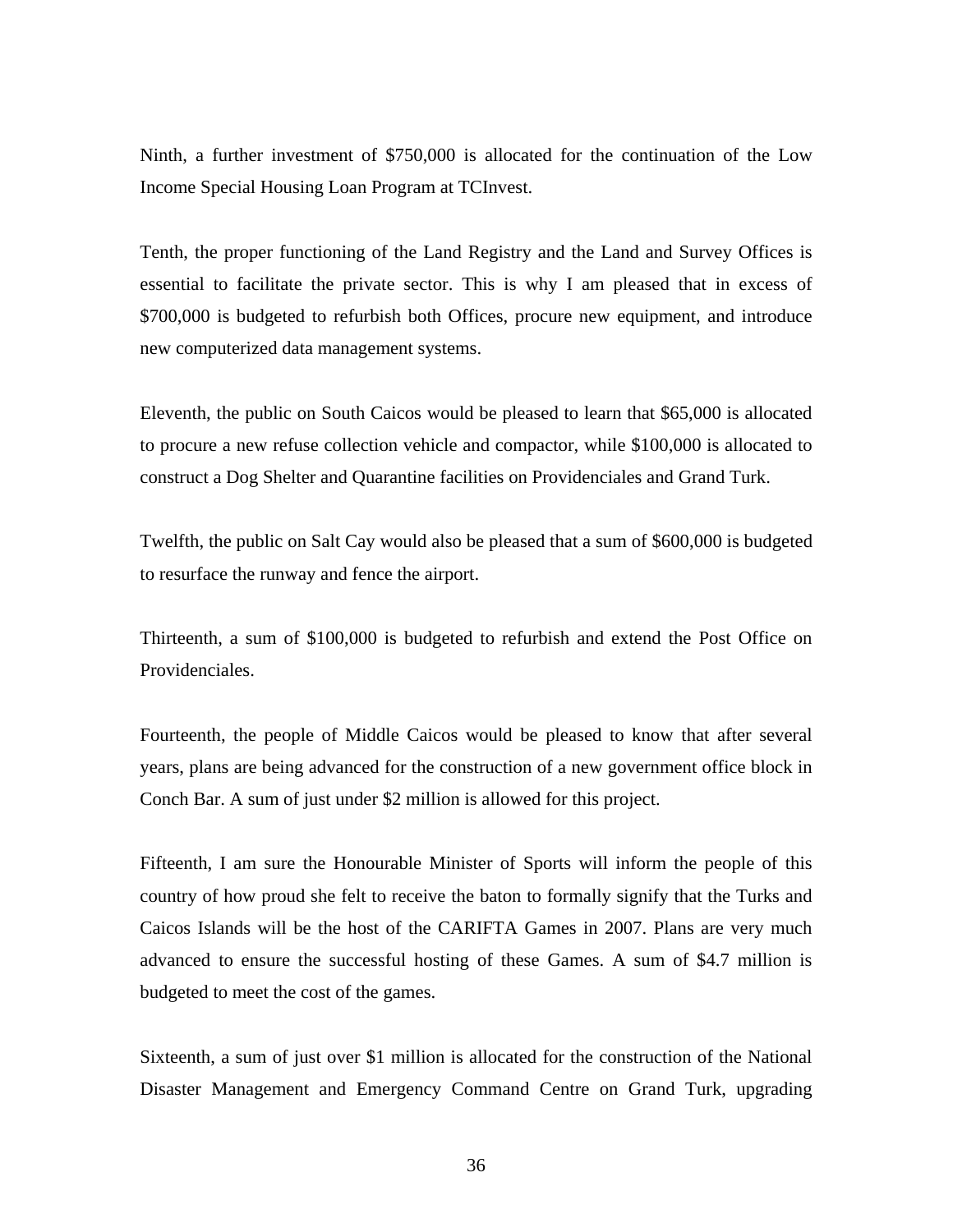shelters throughout the Islands, procurement of generators and pumps and a Flood Consultancy.

Mr. Speaker, Members of this Honourable House, this is not a complete list of the projects that we will deliver during this Fiscal Year. I refer you to Section 8 of the Budget book, and to code 1001 in particular, for information of the other projects we plan to implement in 2006/07 using local funds.

# *Loan financed projects*

Mr. Speaker, as I have already indicated, loan funded development projects are estimated at \$41 million. Based on achievement of fiscal stability and predictability, I am confident that we would be able to build and maintain our reserves to be able to borrow this amount under self-determination procedures. This will give me the certainty as the Minister of Finance, to assure the people of this Country that essential projects would commence in a timely manner.

Mr. Speaker, I think the people of this country deserve to know the projects that the government plans to implement with loan proceeds. I am pleased to oblige. A summary of the projects we plan to implement with loan proceeds is as follows:

- 1. \$4 million will be borrowed to finance road improvements in the Nation's capital.
- 2. The airport on North Caicos will be redeveloped from the proceeds of a \$3 million loan.
- 3. A sum of \$2.5 million will be borrowed to undertake port improvements on Salt Cay.
- 4. The terminal at South Caicos airport will be improved with loan proceeds amounting to \$4 million.
- 5. A sum in excess of \$12 million will be borrowed to undertake roads redevelopment works on North Caicos, South Caicos and Middle Caicos.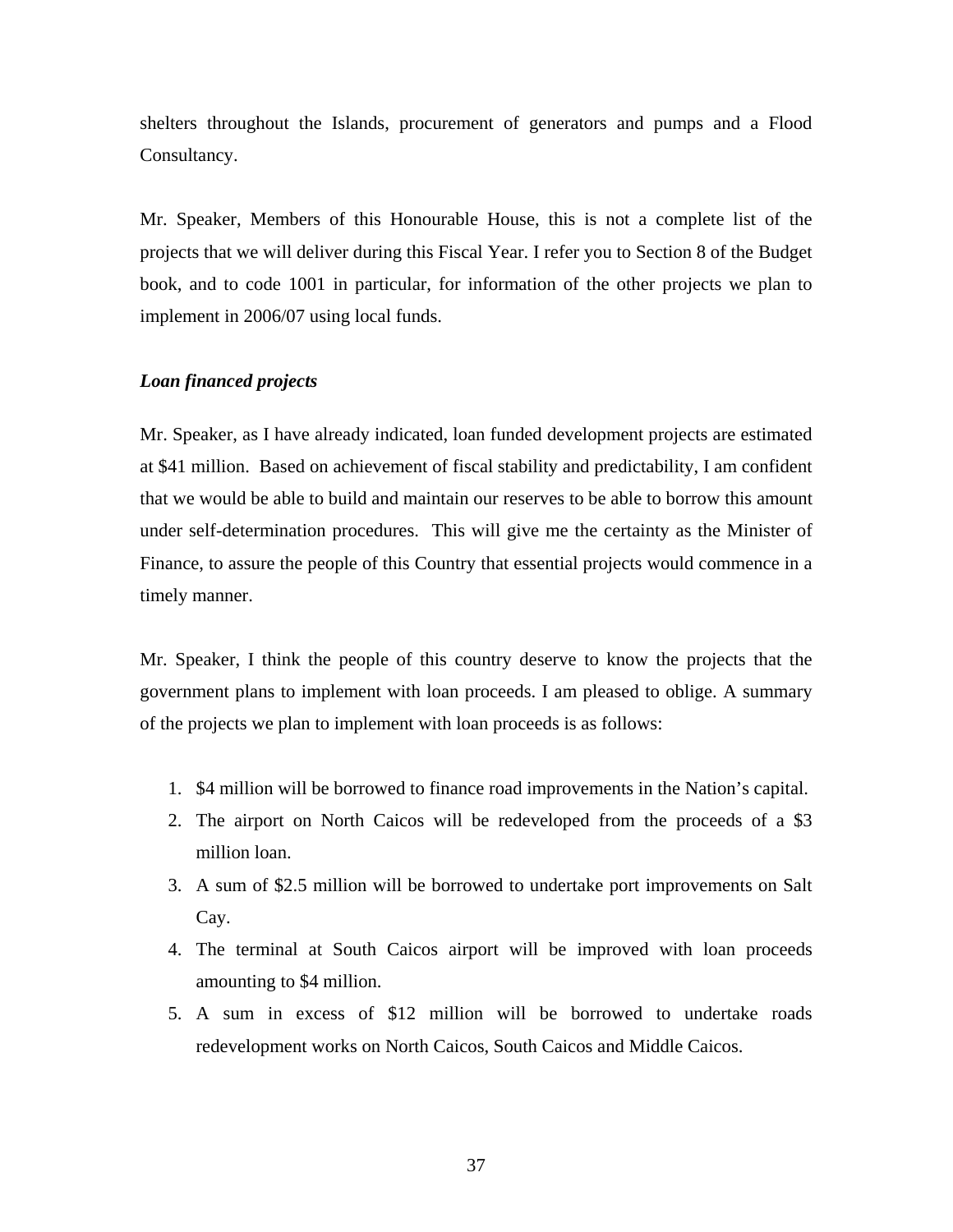6. Loans amounting to \$10 million will be disbursed during the year for the redevelopment of the South Dock and Five Cays Roads on Providenciales.

Mr. Speaker, we also plan to borrow \$7 million from the Caribbean Development Bank for a new consolidated line of Credit for TCInvest. Our equity contribution to this project is \$2.5 million, which we have budgeted to meet starting in the 2007/08 fiscal year. This should increase the cost of this project to \$9.5 million. This project is expected to be approved by the CDB shortly. The successful disbursement of this loan will address the business loan, mortgage financing and student loan needs of more of our People. In the medium term, this project could contribute to containing scholarship costs as more students would be able to borrow to finance their education themselves on favourable terms and conditions.

### *Grant financed projects*

Mr. Speaker, as I have indicated previously, we are finally confident about receiving the European Commission grant under the  $9<sup>th</sup>$  European Development Fund. The Financing Proposal calls for this grant to be disbursed in three tranches during 2006 to 2008. We expect to receive the first tranche of funding in a matter of weeks. The People of North Caicos and Middle Caicos would be pleased to know that these funds would be used for the construction of the Causeway between these Islands. The technical work for this project is at an advanced stage of preparation. We are therefore confident that the long over due construction of the Causeway will commence by the end of the summer.

Mr. Speaker, we also expect to receive grant funding from the CDB to implement several projects under the Basic Needs Trust Fund (BNTF) Program. Among the projects we expect to undertake, are the refurbishment of the Middle Caicos Clinic at a cost of about \$200,000; and the construction of a new classroom block at the Hubert James Primary School in Kew, North Caicos at an estimated cost of \$425,000. Mr. Speaker, I would like to make an appeal to the community based groups throughout the Islands to approach the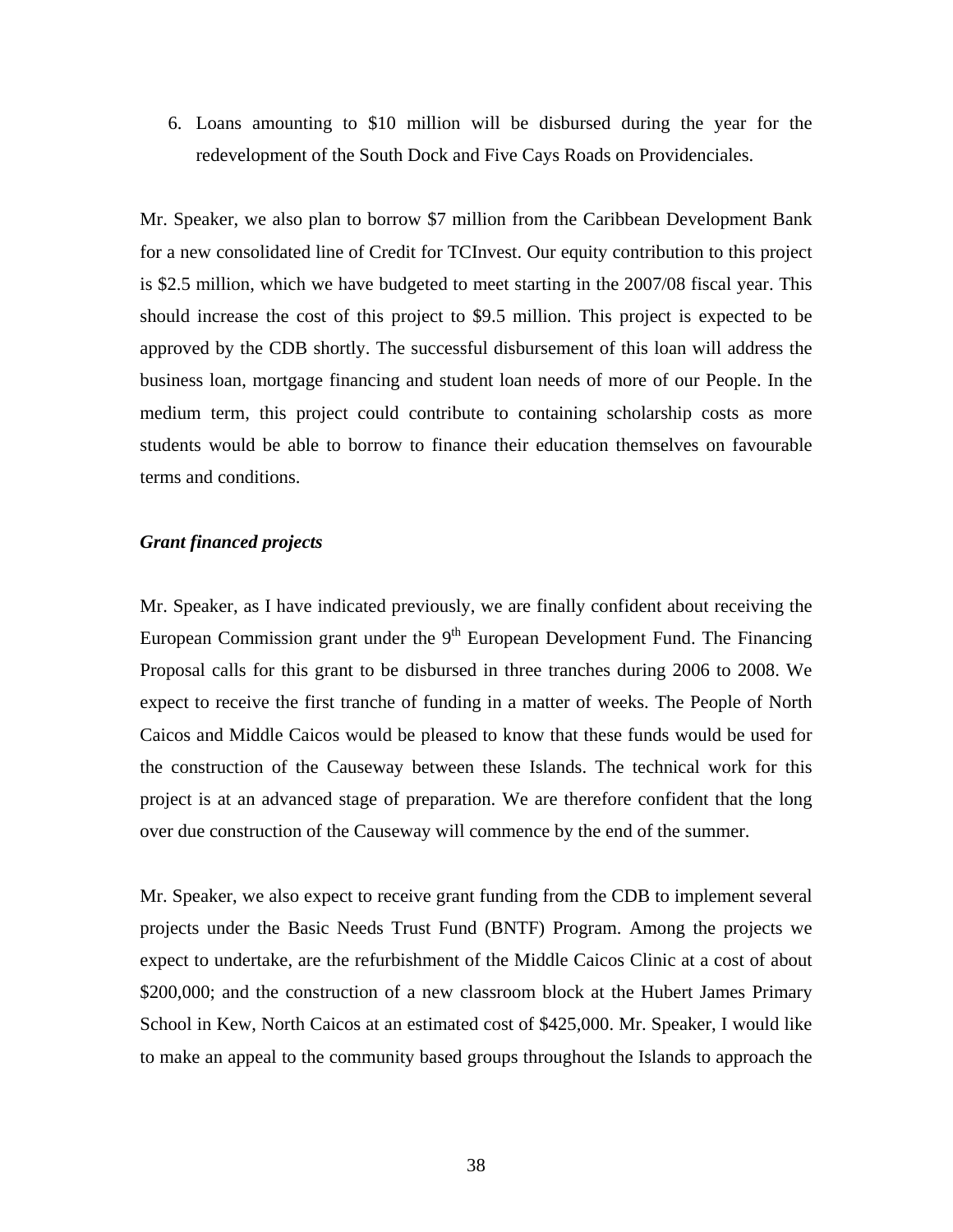BNTF Program Steering Committee for funding of projects in the area of skills training, education, health, water, HIV/AIDS and rural roads.

#### *Private Sector Participation*

Mr. Speaker, in my last Budget Address, I highlighted some of the benefits from private sector participation in the provision of infrastructure projects. During the last year, we commenced plans to privatise the Water on Grand Turk, South Caicos and Salt Cay and the Mechanical Workshop. These initiatives would be continued. During this budget year, we propose to focus on exploring public/private sector participation in improving conditions and expanding the port at South Dock, Providenciales. The 'draft' Transport Sector Policy has suggested that improvement at this port is one of the highest national development priorities for the Islands. We will address this issue by engaging private sector entities in a competitive bidding process to select a bidder to develop and operate the port in partnership with the Government for a set period of time.

The government would engage outside technical expertise to assist in appraising the project and carrying out the tendering process. The same expertise would also advise the government of regulatory requirements needed to ensure the successful operations of the port. This is needed to ensure cost effective operations at the port and to protect the interest of the public. I look forward to informing this Honourable House of the outcome of this project at a later date.

### *Improving Project absorption*

Mr. Speaker, as in my past Budget Addresses, I would like to elaborate on a few initiatives we plan to introduce to ensure timely implementation of development projects.

Based on achievement of fiscal stability and predictability, we plan to enter into mutliyear contracts for the implementation of development projects. Accordingly, we plan to enter into a multi-year contract for over \$3 million for the construction of a new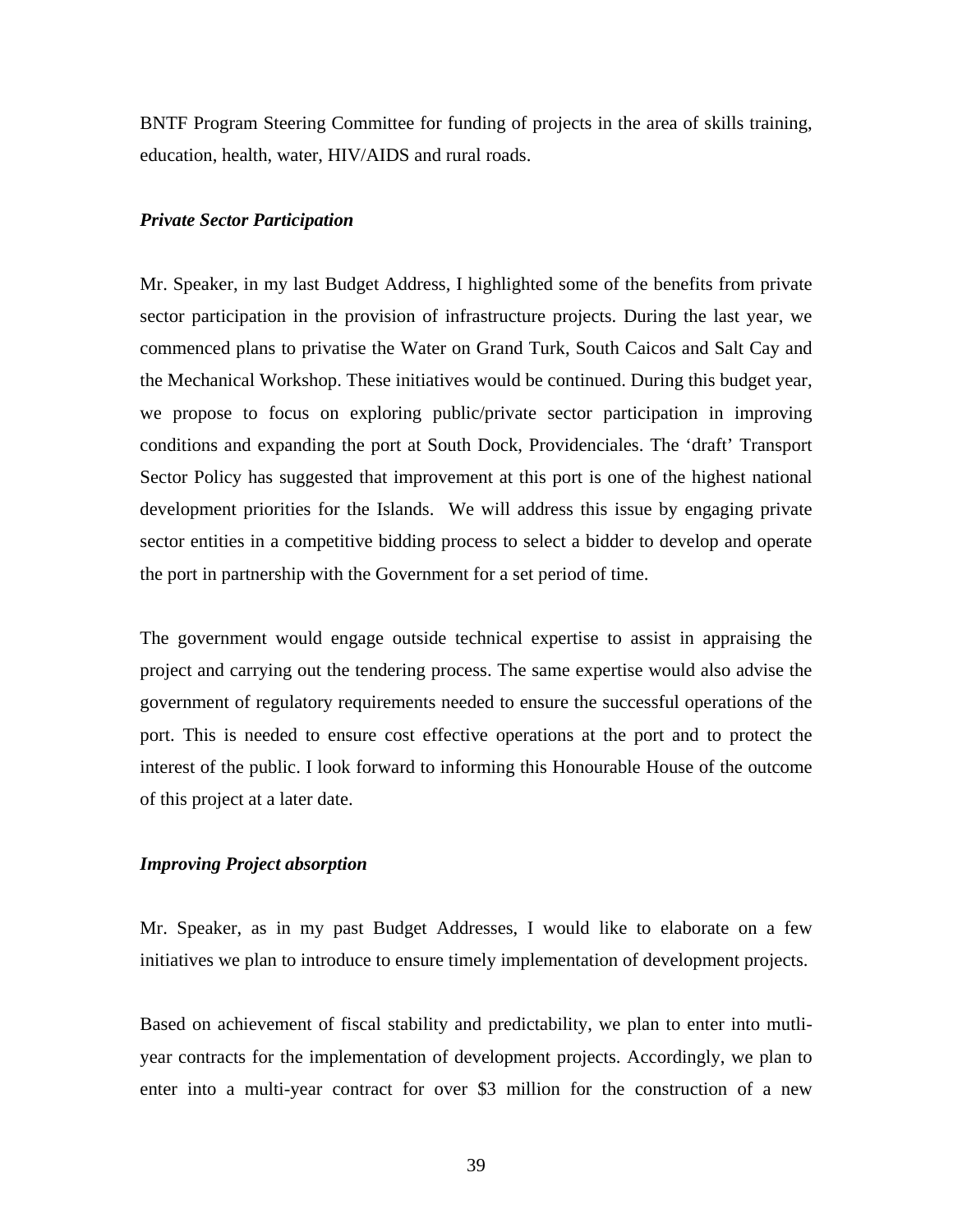Administration Block, new Classroom Block and Students' Canteen and Auditorium at the Helena J. Robinson High School on Grand Turk. We also plan to sign a multi-year contract valuing in excess of \$20 million for the construction of the Causeway and Roads on Middle Caicos and North Caicos. This project is to be financed by a mixture of grants, loans and local funding.

Mr. Speaker, we also plan to improve appraisal of projects to ensure proper decision making concerning affordability. Projects would be tendered in accordance with Financial Instructions.

In addition, based on the findings of the Transport Sector Policy, we plan to establish an inter-departmental committee consisting of the Heads of all transport departments and other technical experts to coordinate planning and implementation of major projects in the sector. This committee would be chaired by the Honourable Minister of Works.

# **Economic Diversification and Development Planning**

Mr Speaker, the Financial Services Industry is an essential component of our economic diversification strategy. Unfortunately, the sector has been very dormant for a number of years. In this regard, as I have already indicated, a public/private sector committee under the chairmanship of His Excellency the Governor, has been established to explore and implement initiatives to revive the sector's prospects. I am pleased to inform you that the work of this Committee has the backing of the United Kingdom Government. The work of this Committee will be continued during the year.

Mr. Speaker, in addition to the work of this Committee, the Government will appoint a team of internationally experienced advisers to develop and market a few new 'branded' Turks and Caicos Islands products to develop a new niche for us and improve our competitiveness in the sector. These advisers will start their work immediately. They will work out of the offices of TCInvest, and in a complementary manner with the Committee being chaired by the Governor.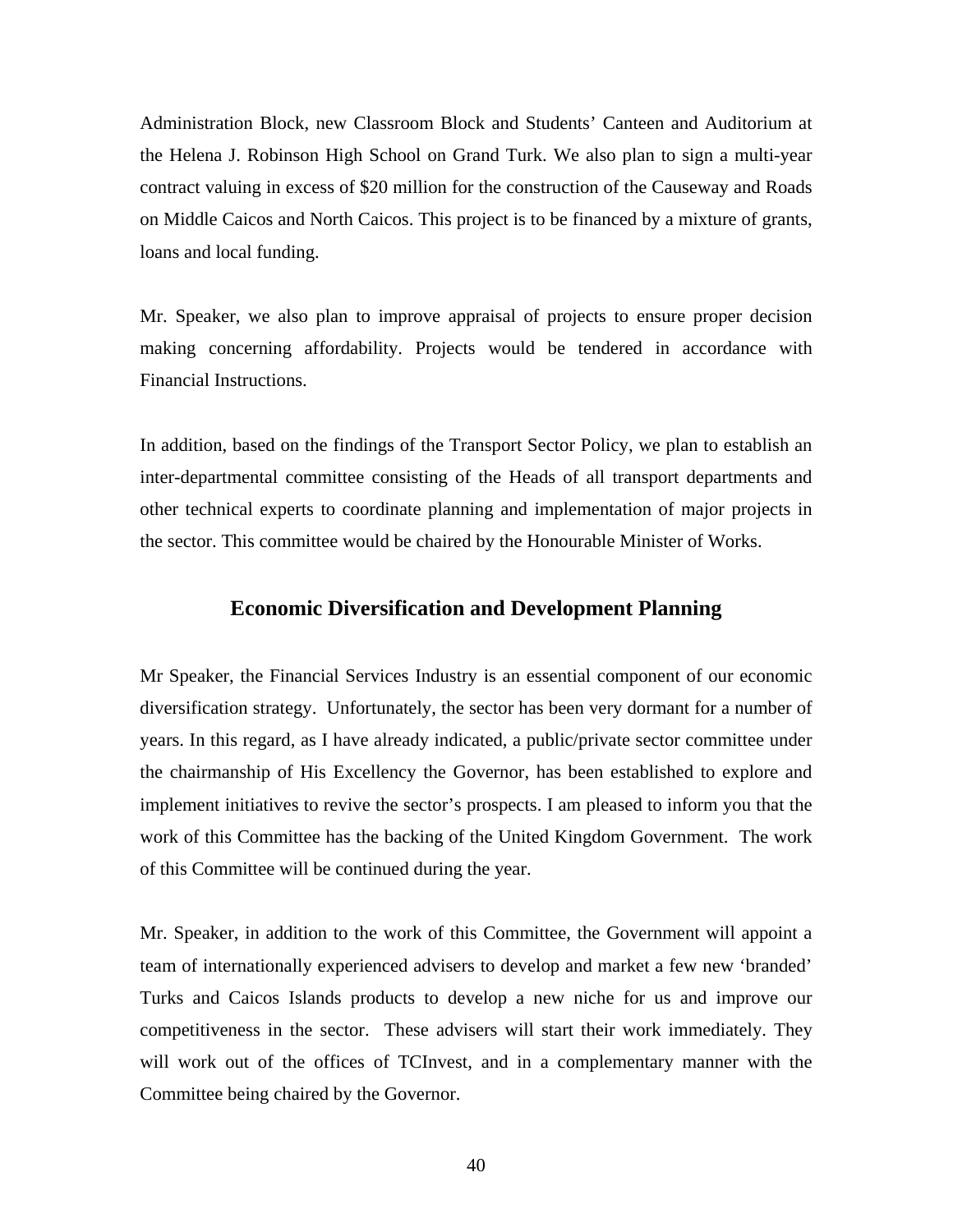Mr. Speaker, our plans to improve prospects for the sector also includes developing and enacting legislation to establish a ship registry in the Islands. Our decision to restructure TCInvest would also allow us to improve and expand marketing and promotion of the financial sector.

Mr. Speaker, the formation of the Turks and Caicos Islands Development Agency offers further opportunity to deepen the financial sector. We are currently in the process of preparing a Business Plan with related Mission Statement and Objectives and considering legislative changes needed to establish the new agency. However, we plan to ensure that the agency is innovative in introducing new products to address the needs of the local business people. I look forward to informing this Honourable House of our progress in this area at a later date.

One of the commitments we made in our Manifesto is to prepare a 10-year Economic Development Plan for the Islands. As I have already discussed, we have made considerable progress since the plan was launched in November 2005. The plan is being jointly led by the Department of Economic Planning and Statistics and the Planning Department.

To date, over twenty-one sector and six island specific reports have been prepared as inputs into the Economic and Social Development Strategy. A national workshop to formulate a development vision for the next ten years and to integrate the sector and island proposals into a consistent plan is scheduled to take place shortly.

Mr. Speaker, efforts are also being advanced to commence the preparation of a new National Physical Development Plan. This should commence shortly.

Mr. Speaker, the main outputs of the National Development Plan will be: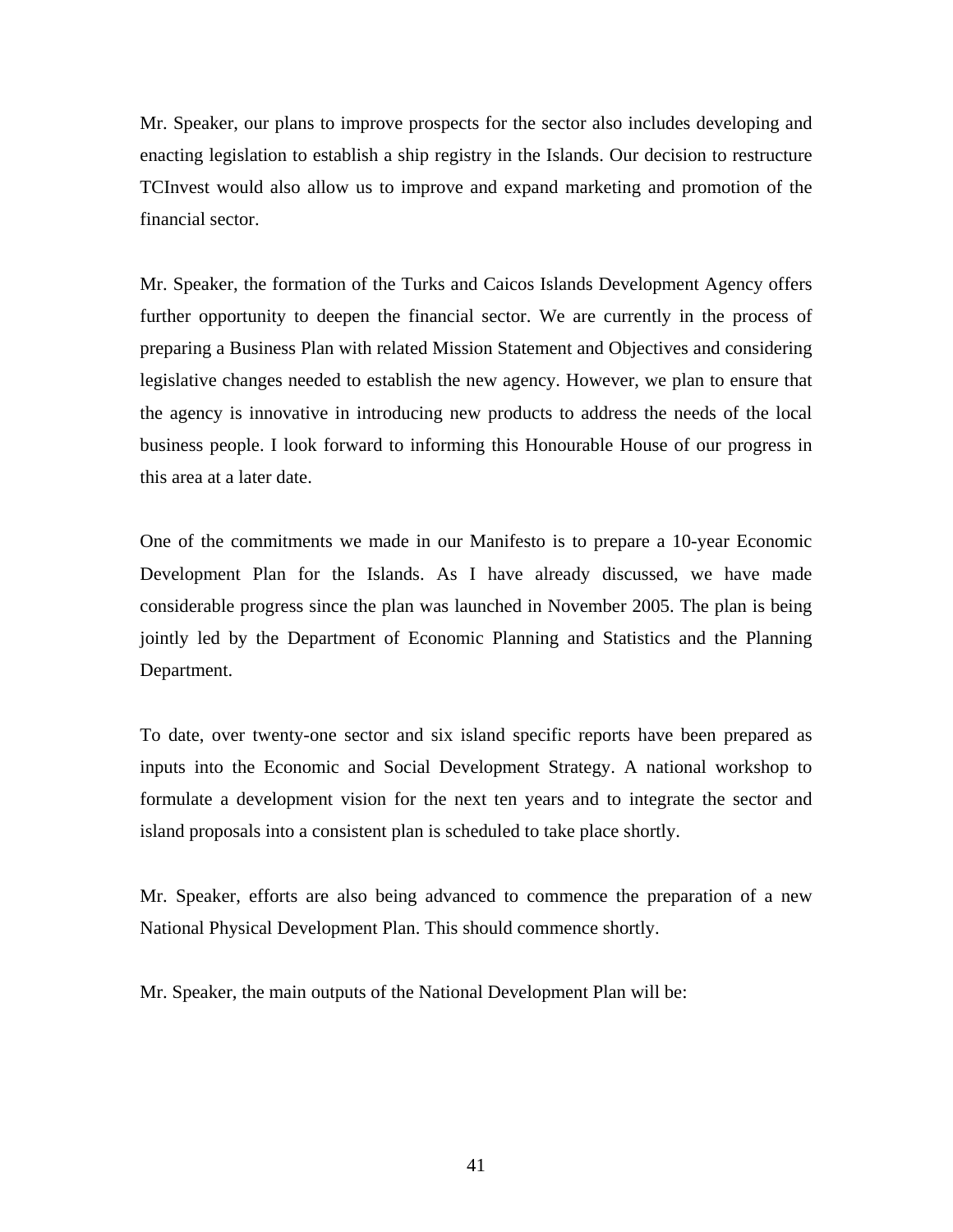- 1. A National Development Vision (2006-2016). This would identify the broad philosophy, vision, guiding principles, goals and policy objectives and actions for the development of the Turks and Caicos Islands over the next ten years.
- 2. A Ten-year National Socio-economic Strategy for the period 2006-2016. This would be flexibly implemented in rolling three-year timeframes.
- 3. Island Socio-economic Strategies for Grand Turk, Providenciales, North Caicos, Middle Caicos, South Caicos, Salt Cay and West Caicos.
- 4. A first-stage three-year Medium Term Economic and Social Framework containing agreed high priority projects and programs to be implemented during 2007-2009.
- 5. A National Physical Development Plan for the period 2006 –2016.

The plan on completion will address a number of issues critical to our national development and will inform future budget plans.

Mr. Speaker, the public have embraced the national development planning process with great enthusiasm. This is an exciting time for our country. We have an opportunity to debate solutions to challenges facing our country. Moreover, we have an opportunity to allocate resources to address these challenges. All of this will ensure that we are good stewards and hand over a caring and prosperous country to the next generation of residents of these Islands. I therefore call on all of the people to participate in the national development planning process. Your views matter and we want to ensure that they are taken into consideration as together we shape the future of our country.

# **Conclusion**

Mr. Speaker, in concluding, I would like to end as I began, by reiterating that this is a results driven government.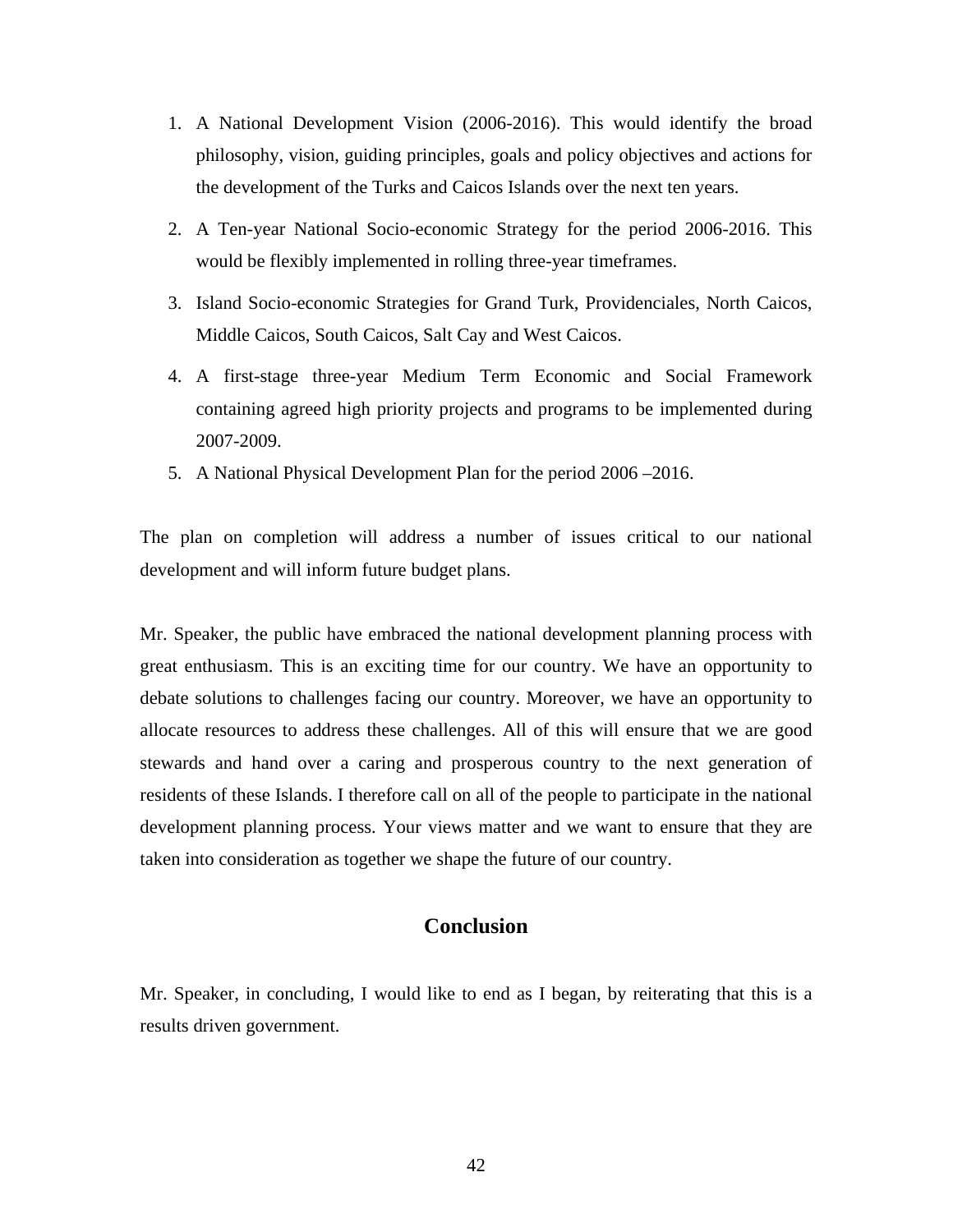We have a clear Policy Agenda and our programs are geared at addressing critical development challenges facing these Islands.

There should be no doubt in the minds of the People of these Islands that we have made considerable progress in implementing our Development Agenda. Our record in office speaks for itself.

Mr. Speaker, we are consistently and systematically assessing our Policy Agenda to address emerging issues. This is why we have launched the Ten Year Development Plan. We commit to refining our policies and to allocating resources to implement agreed recommendations of the Plan.

Mr. Speaker, Members of this Honourable House, the People of this country demand and this Government is obliged to deliver critical programs and initiatives in a timely manner. This requires stable and predictable budgetary outcomes. This is why I have devoted my address to detailing the policy measures that we will implement to improve public financial management and budgetary controls to remove any uncertainty concerning the delivery of our Development Agenda.

I am confident of the success of these initiatives and look forward to the support of my colleagues and technical staff as we work towards '*fiscal stability and predictability to finance our development agenda'.* 

Finally, and on a personal note, I must thank my wife, Lisa and my two daughters, for standing by my side and being pillars of strength and being ever patient during the many times I am forced to be away.

I would also like to thank my mother and father, who always have positive words of encouragement for me.